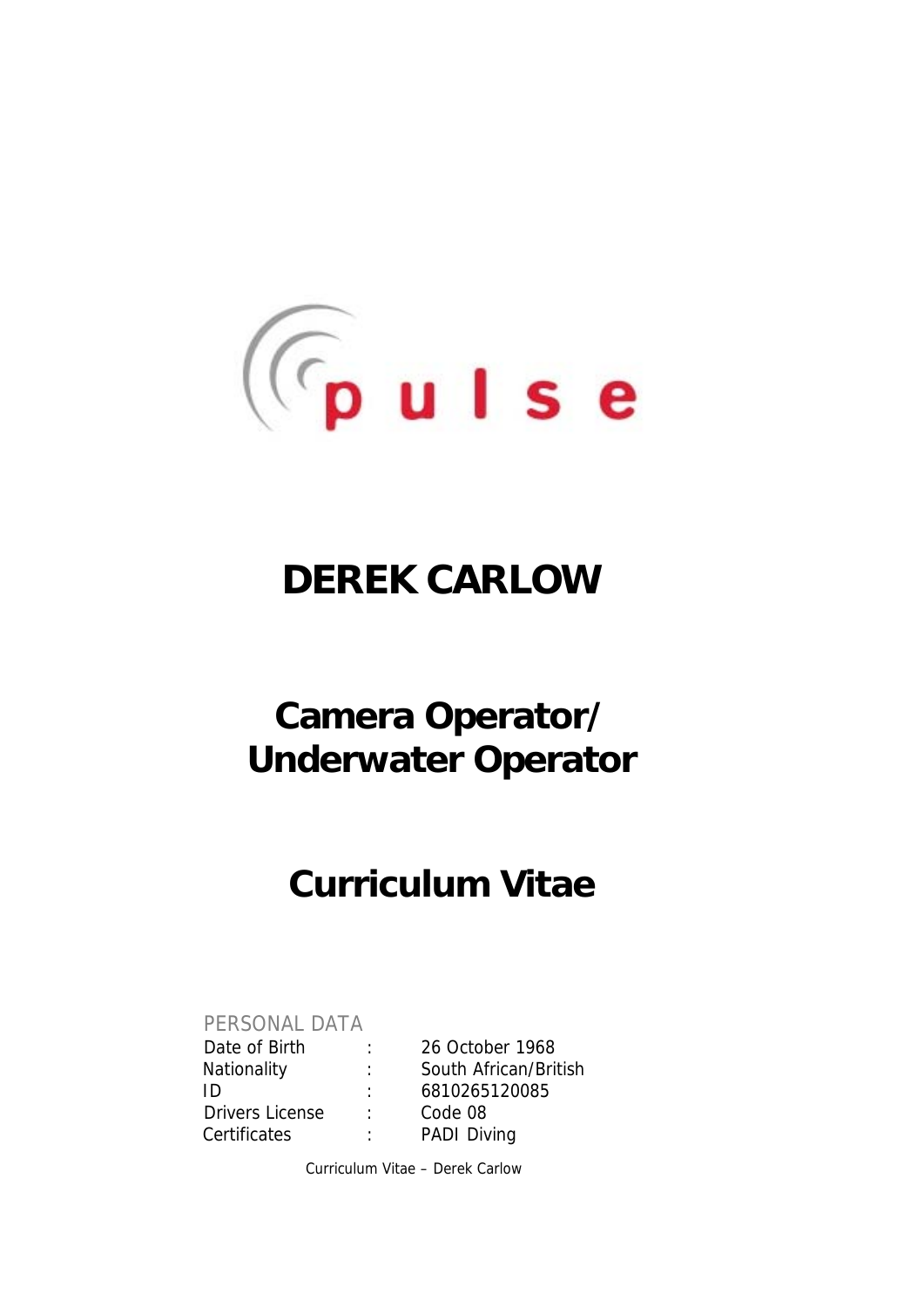# **Features & TV Series**

**2014** 

Name of Production: **Eye in the Sky**  Production House: Moonlighting Films OS Production House: Entertainment One Producer: Xavier Marchand Director: Gavin Hood DOP: Haris Zambarloukos

Position: **A Camera Focus Puller**

### **2010**

Name of Production: **The Runaway**  Production House: Out of Africa OS Production House: Sky Producer: Nick Godding Director: David Richards DOP: Owen McPolin Position: **B Camera Focus Puller**

### **2009**

Name of Production: **Invictus**  Production House: Moonlighting OS Production House: Malpaso Productions Producer: Lori McCreary Director: Clint Eastwood DOP: Tom Stern Position: **Focus Puller – 2<sup>nd</sup> Unit** 

### **2008**

Name of Production: **Robinson Crusoe**  Production House: Moonlighting OS Production House: Power Studios Producer: Justin Bodle

### **2006**

Name of Production: **My Black Little Heart** Production House: SB Productions OS Production House: Shotgun Productions Producer: Jeff Rice Director: Claire Angelique DOP: Anthony Dod Mantle

# Directors: Duane Clark,Jeff Woolnough Michael Robison , Alex Chapple DOP: Jon Joffin/Peter Belcher Position: **Focus Puller-daily**

Position: **A Camera Focus Puller** 

Production House: DO Productions Producer: Brigid Olen Director: Stefanie Sycholt DOP: Egon Werdin

### Name of Production: **Themba**

OS Production House: Ufa Fernseh Produktion Position: **A Camera Focus Puller** 

Production House: Made in Africa OS Production House: LGM Cinema Director: Regis Warngier DOP: Laurent Dailand

# Name of Production: **Pars Vite et Reviens Tard (Insert)**

Producer: Jean Baptiste DuPont Position: **A Camera Focus Puller**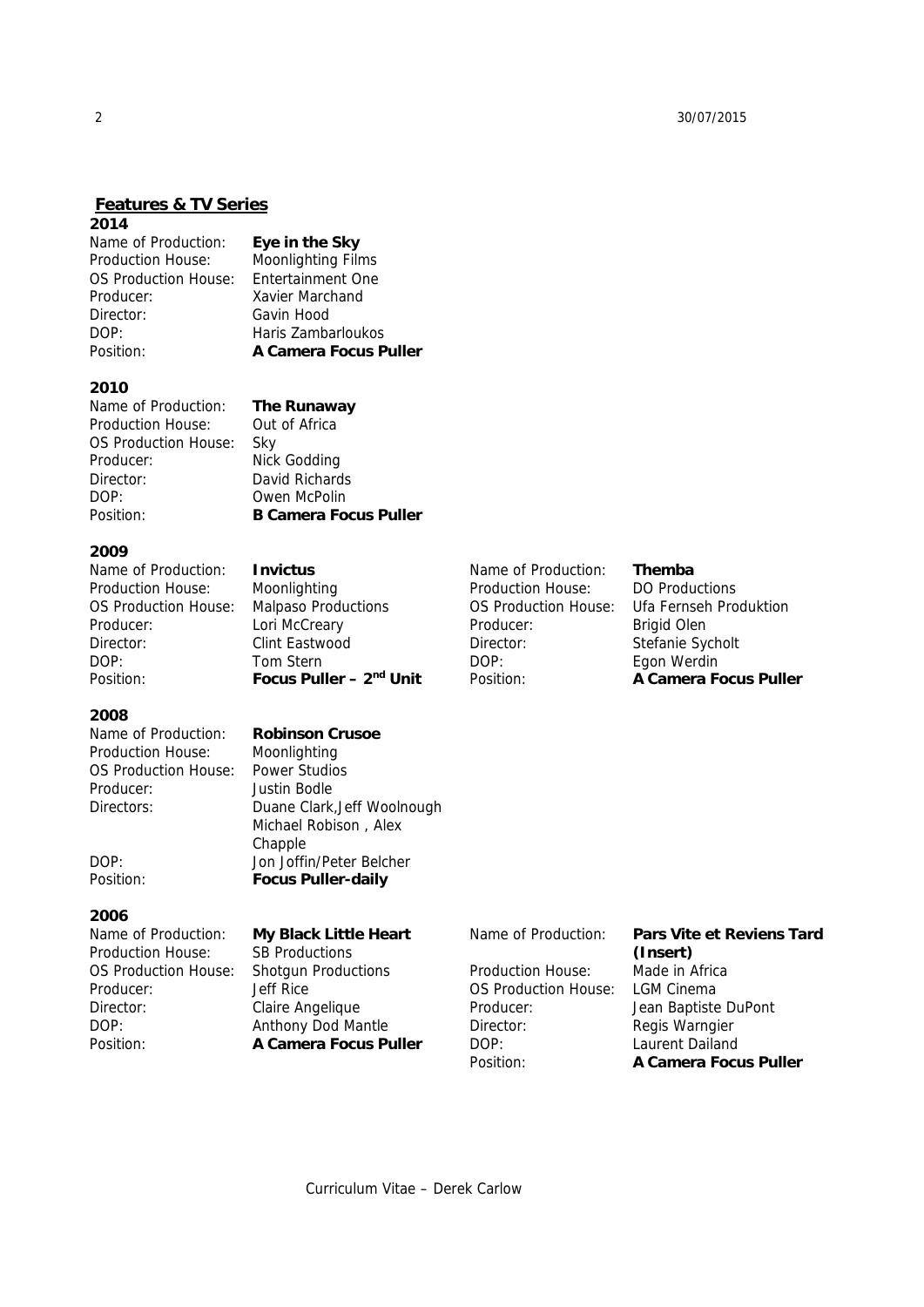### **2005**

Production House: Lkos Limited Uganda OS Production House: Cowboy Films Production Liason: Richard Kawesa Director: Kevin Macdonlad DOP: Anthony Dod Mantle

# Name of Production: **The Last King of Scotland**

Producer: Lisa Bryer/ Charles Steel Position: **Focus Puller-B Camera** 

Name of Production: **The Breed**  Production House: Film Afrika OS Production House: Apollo Media,

 Craven/Maddalena Films Producer: Wes Craven, David Lancaster Director: Nick Mastandrea Position: **Focus Puller - Steadicam** 

 **Larosa Shark Project** 

Name of Production: **The Untitled James** 

Production House: Film Afrika OS Production House: CBS Entertainment Producer: Frank von Zerneck Director: Paul Shapiro DOP: Michael Brierley Position: **Focus Puller (daily)** 

### **2004**

Name of Production: **Supernova**  Production House: Film Afrika OS Production House: Silverstar Ltd Producer: Leanne Moore Director: John Harrison DOP: Frank Perl Position: **Focus Puller (daily)** 

Name of Production: **The Trail** (Namibia) Production House: Made in Africa OS Production House: Shackwell Studios Producer: Jean-Baptiste Dupont Director: Eric Valli DOP: Eric Giuchard

### **2003**

Name of Production: **I No**  Production House: Film Afrika OS Production House: Blu Cinematographica Producers: Lawrence Goodman OS Producer: Roberto Mann DOP: Toni Caneveri

Position: **Focus Puller – C camera** 

Director: Ricky Tognazzi/Simona Izzo Position: **Focus Puller (daily)** 

Name of Production: **The Fall**  Director: Tarsem Position: **Focus Puller (daily)** 

Production House: Richard Greene & Assoc OS Production House: Tall Stories/Odlion Producers: Richard Greene Producer: Ben Wolford Director: Ntshavenio Wa Laruli DOP: Gordon Spooner

# Producer: Jan Kromschröder

SA Producer: Sandra Venzke Director: John Delbridge DOP: Nicolas Joray Position: **Focus Puller – B Camera** 

### Name of Production: **Mysteries**

Name of Production: **Girlfriends VII**  Production House: Two Oceans Production

OS Production House: Movie Network

Production House: DO Productions Producer: Brigid Olen Director: Mark Dornford-May DOP: Giulio Biccari Position: **Focus Puller (daily)** 

Production House: Made in Africa OS Production: Treetop Films Inc OS Producer: Tommy Turtle DOP: Colin Watkinson

Name of Production: **Wooden Camera** 

Position: **A Camera Focus Puller**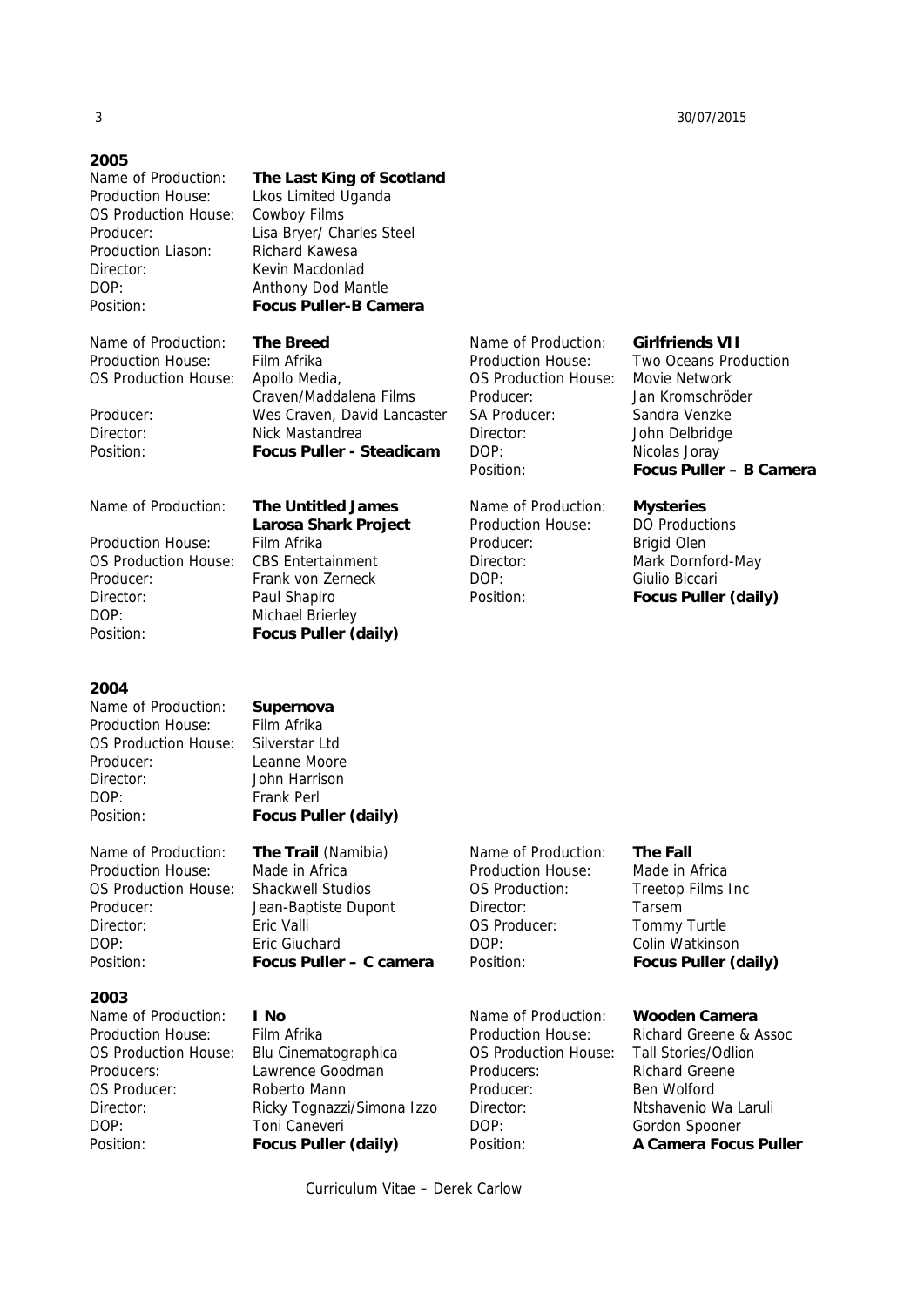Name of Production: **Ultimatum**  Production House: Film Afrika OS Production House: MPCA Directors: Tony Hickox Producers: David Wicht / Nina Heyns OS Producers: David Lancaster DOP: Giulio Biccari Position: **B Camera Focus Puller** 

**2002** 

Name of Production: **Pavement**  Production House: Film Afrika OS Production House: MPCA Directors: Darryl Roodt Producers: David Wicht / Nina Heyns OS Producers: David Lancaster Position: **Steadicam Focus Puller** 

### **2001**

Production House: Film Afrika Directors: Jean Pierre Roux Producers: Philippe Martinez DOP: Michael Brierley Position: **Focus Puller 1999**  Name of Production: **Crocodile Hunter**  Production House: Discovery Channel OS Production House: Discovery Channel Directors: Dan Chase Producers: Siobhan Lowrey DOP: Martin Hill

Name of Production: **Discovery Home**  Production House: Discovery Channel OS Production House: Discovery Channel Directors: Grant Fulton Producers: Siobhan Lowrey DOP: Martin Hill Position: **Focus Puller** 

### **1998**

Name of Production: **Evolutions**  Production House: Discovery Channel OS Production House: Discovery Channel Directors: Jeremy Williamson Producers: Siobhan Lowrey DOP: Martin Hill

Name of Production: **The Piano Player**

Position: **A Camera Focus Puller** 

Position: **Focus Puller / Loader** 

Production House: Animal Planet OS Production House: Animal Planet Directors: Mark Harrison Producers: Siobhan Lowrey DOP: Martin Hill

Name of Production: **Consequence**  Production House: Film Afrika OS Production House: MPCA Directors: Tony Hickox Producers: David Wicht OS Producers: David Lancaster Position: **2nd Unit Focus Puller** 

Production House: BBC OS Production House: BBC Directors: Lucy Bolger Producers: Oliver Harnett DOP: Mark Carey Position: **Focus Puller** 

Directors: Gary Johnstone Producers: Gary Johnstone DOP: Chris King Position: **Loader** 

# Name of Production: **Cruel and Creepy**

Position: **Focus Puller / Loader** 

Name of Production: **The DIY Show** 

## Name of Production: **New Age Old Age**

Production House: The Big Table Film Co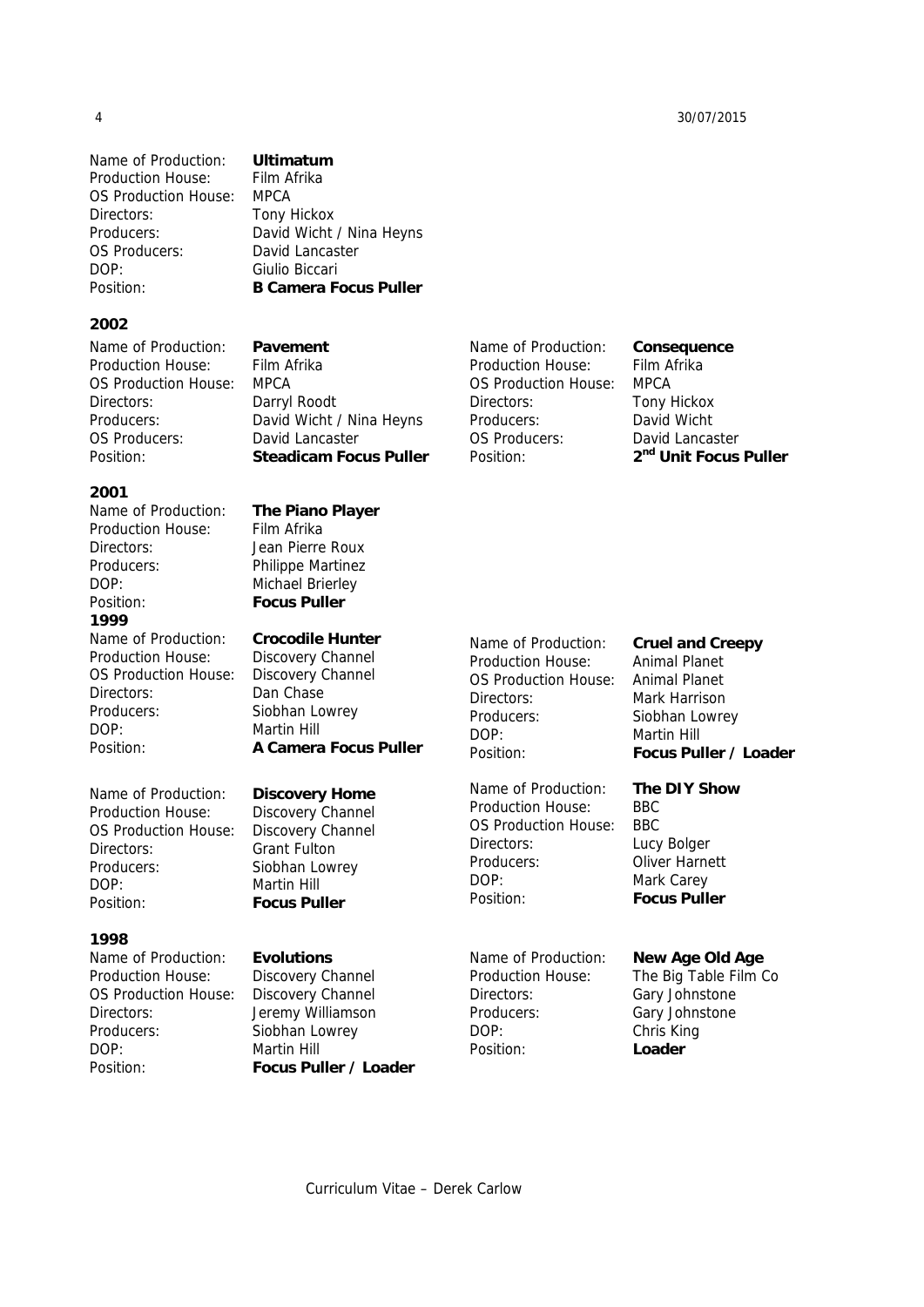## **1997**

Directors: Nigel Barton Producers: Sonia Castang Position: **Focus Puller** 

Name of Production: **Friday Series II**  Directors: Sonia Castang Producers: Clare Erasmus Position: **Focus Puller** 

### **1996**

Name of Production: **Les Menteurs**  Production House: Cape Town Film<br>OS Production House: Alba Films OS Production House: Directors: Elie Chouraqui Producers: Gerry Mostert<br>
DOP: Francois Cator Position: **Loader** 

**Commercials 2015** 

Name of Production: **Abba**  Production H OS Productio Producer: OS Producer Director: DOP: Position:

Name of Production: **A Heavenly Thigh Series**  Production House: National Film & Television

Production House: National Film & Television

Francois Catonne

Production House: Obsession LTD Directors: Gerry Lively Producers: Alan Latham DOP: Adam Santelli Position: **Loader** 

Name of Production: **The Nowhere Man**  Production House: Monument Pictures Directors: Georgina Scull DOP: Mark Carey Position: **Loader** 

Name of Production: **Cad Cam**  Production House: Compulsive Viewing Directors: Orson Nava Producers: Kate Iles DOP: Adam Rodgres Position: **Loader** 

Name of Production: **When Darkness Falls** 

| Production House:<br>OS Production House:<br>Producer:<br>OS Producer:<br>Director:<br>DOP:<br>Position:                        | 2 Productions<br>Mjolk<br>Amber Annandale<br>Marko Antila<br>Markus Virpio<br>Mikael Gustaffen<br><b>Focus Puller</b>                                                                       |                                                                                                |                                                                                                                      |
|---------------------------------------------------------------------------------------------------------------------------------|---------------------------------------------------------------------------------------------------------------------------------------------------------------------------------------------|------------------------------------------------------------------------------------------------|----------------------------------------------------------------------------------------------------------------------|
| Name of Production:<br>Production House:<br>OS Production House:<br>Producer:<br>OS Producer:<br>Director:<br>DOP:<br>Position: | <b>Nivea</b><br><b>Rolling Pictures</b><br><b>Cobblestone Film Produktion</b><br>Gmbh<br>Ann Woodman<br>Philipp Schmalriede<br><b>Scott Corbett</b><br>Jeff Venditti<br><b>Focus Puller</b> | Name of Production:<br><b>Production House:</b><br>Producer:<br>Director:<br>DOP:<br>Position: | <b>Absa Marbles</b><br><b>Velocity Films</b><br>Shannon Gloyne<br>Keith Rose<br>Eugenio Galli<br><b>Focus Puller</b> |
| Name of Production:<br>Production House:<br>Producer:<br>Director:<br>DOP:<br>Position:                                         | <b>Shoprite</b><br><b>Velocity Films</b><br>Kathleen Browne<br><b>Gregg Bailey</b><br>Jamie Ramsay<br><b>Focus Puller</b>                                                                   | Name of Production:<br><b>Production House:</b><br>Position:                                   | Bosch 2<br><b>Rolling Pictures</b><br><b>Focus Puller</b>                                                            |
| Name of Production:<br>Production House:<br>OS Production House:<br>Producer:                                                   | <b>Ekzo</b><br><b>Delicious Films</b><br><b>Bazelevs</b><br>Laura MacLeod<br>Curriculum Vitae - Derek Carlow                                                                                | Name of Production:<br>Production House:<br>Producer:<br>Director:                             | <b>Chevrolet</b><br>Egg Films<br>Rafiq Samsodien<br>Alejandro Toledo                                                 |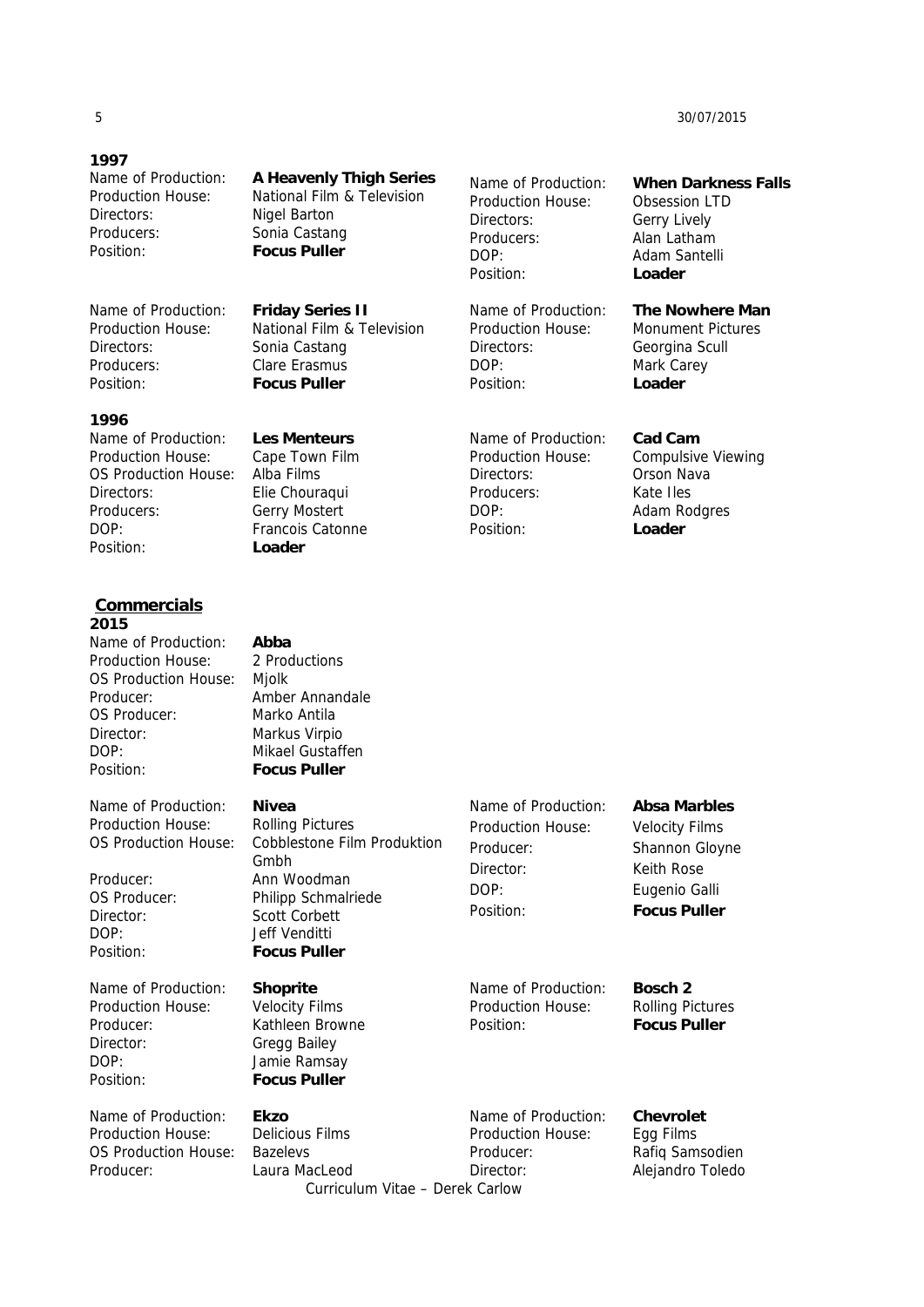OS Producer: Dmitry Lobkov DOP: Jamie Ramsay Position: **Focus Puller** 

Name of Production: **Toro**  Production House: Backyard SA OS Production House: Backyard LA Producer: Mel Charrington OS Producer: Kris Mather Director: Nick Piper DOP: Terence Maritz Position: **Camera Operator**

Name of Production: **Perskindol**  Production House: Rolling Pictures Producer: Ann Woodman OS Producer: Juri Wiesner Director: Markus Roche DOP: Daniel Trenkle Position: **Focus Puller**

Name of Production: **Evian**  Production House: The Farm Film OS Production House: Wanda Producer: Gavin McJannet OS Producer: Patrick Barbier Director: James Rouse DOP: Antonio Paladino Position: **Focus Puller** 

Name of Production: **Peskindol "Classic"** Production House: Rollin Pictures Producer: Ann Woodman OS Producer: Juri Wiesner Director: Nico Beyer DOP: Serge Roman Position: **Focus Puller** 

Name of Production: **Ferrero** Production House: Navigator Films Producer: Amanda Law OS Producer: Catharina Spitzer Director: Gregor Schnitzler DOP: Terence Maritz Position: **Focus Puller** 

# **2014**

Name of Production: **Algida**  Producer: Kirsten Bowman OS Producer: Magda Betlejewska

Director: Sebastian Hedin

OS Production House: Cobblestone Film Producktion

OS Production House: Cobblestone Film Produktion

OS Production House: Erste Liebe Filmproduktion

Production House: The Big Picture Company OS Production House: Cut Cut Production House

Name of Production: **Aldi**  Production House: Navigator Films OS Production House: I'M Film Producer: Daphne Williams OS Producer: Zsofia Varszegi Director/DOP: Martin Szecsanov Position: **Focus Puller** 

Production House: Cinergy Producer: David Elton OS Producer: Mr Dietmar Noss Director/DOP: Paul Thompson Position: **Camera Operator** 

Name of Production: **Rimi**  Production House: Orange Films OS Production House: Bacon Producer: Mandy Ritchie OS Producer: Mari Grundnes Paus Director: Henry Moore Selder DOP: Michael Cleary Position: **Focus Puller** 

Name of Production: **Fitness DK** Production House: Bang Bang Films OS Production House: Circus Alphaville Producer: Margie Murray OS Producer: Morten Hoffmann Director: Jonas Arnby DOP: Niels Thastum Position: **Focus Puller** 

Name of Production: **Vaillant**  Production House: Ground Glass OS Production House: Black Pearl Films Producer: Meike Varga OS Producer: Ina Huther Director: Jimmy Olsson DOP: Willie Nel Position: **Focus Puller** 

Name of Production: **Legoland**  Production House: Cape Direct OS Production House: Mill + Producer: Dianne Bramhill

DOP: Rafael Perello Position: **Focus Puller** 

Name of Production: **Capri Sonne "Minions"**

OS Production House: Noss TV und Film Production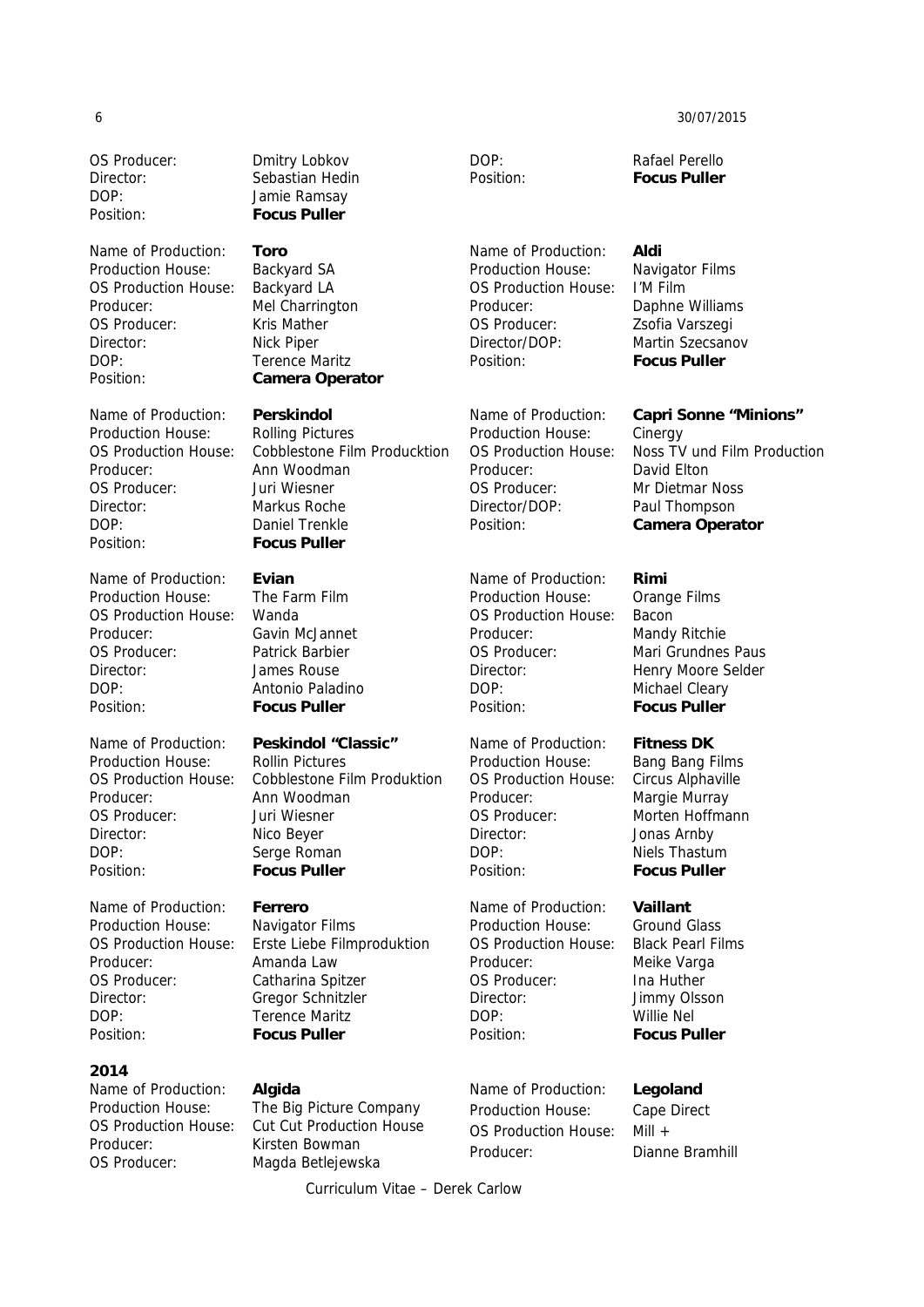Name of Production: **Guinness** Production House: Gatehouse OS Production House: Stable TV OS Producer: Barry Hughes Director: Michael Sugrue DOP: Sergio Delgado Position: **Focus Puller** 

Name of Production: **Gulder**  Production House: Wishbone Films Producer: Sugnet Toerien Director: Sarel Esterhuizen DOP: Shokanmi Da Silva Position: **Focus Puller** 

Production House: Wishbones Producer: Sugnet Toerien Director: Sarel Esterhuizen DOP: Jean Marc Rolando Position: **Focus Puller** 

Name of Production: **Buxton**  Production House: Rocket Films OS Production House: RSA Films Limited OS Producer: Caspar Delaney Director: Mat Kirkby DOP: Harris Zamarloukos Position: **Focus Puller** 

Name of Production: **Crops**  Production House: The Shooting Gallery Producer: Claire Richards OS Producer: Michael Schmid Director: Martin Schmid DOP: Mathias Schoningh Position: **Focus Puller**

Name of Production: **Depend**  Production House: Egg Films OS Production House: Hungry Man Producer: Sean Beukes OS Producer: Brady Vant Hull Director: Scott Vincent DOP: Yaron Orbach Position: **Focus Puller** 

Director: Dael Oates DOP: Jamie Ramsay Position: **Focus Puller** 

## Name of Production: **Robertson's Masterchef**

OS Production House: Jo! Schmid Filmproduktion

OS Production House: Josh Davies Director: Russell Tickner DOP: Haris Zambarloukos Position: **Focus Puller** 

Name of Production: **Kellogg's**  Production House: Gatehouse OS Production House: Reset Content Producer: Torben Bulbring OS Producer: Jeff McDougall Director: Jonathan Baker DOP: Timothy Hudson Position: **Focus Puller** 

Name of Production: **Tyson**  Production House: Velocity Films Producer: Toni Marais Director: Keith Rose DOP: Eugenio Galli Position: **Focus Puller** 

Name of Production: **Dutch Lotto**  Production House: Zen HQ Producer: Chris Roland Director: Jeroen Mol DOP: Philipp Blaubach Position: **Focus Puller** 

Name of Production: **Media 24** Production House: Velocity Films Producer: Boris Vossgatter Director: Tristyn von Berg DOP: Jamie Ramsay Position: **Focus Puller** 

Name of Production: **Sanlam "R1"**  Production House: Velocity Films Producer: Toni Marais Director: Keith Rose DOP: Eugenio Galli Position: **Focus Puller** 

Production House: Giant Films Producer: Emma Lundy Director: Robin Goode DOP: Jamie Ramsay Position: **Focus Puller** 

## Name of Production: **Jack Daniels**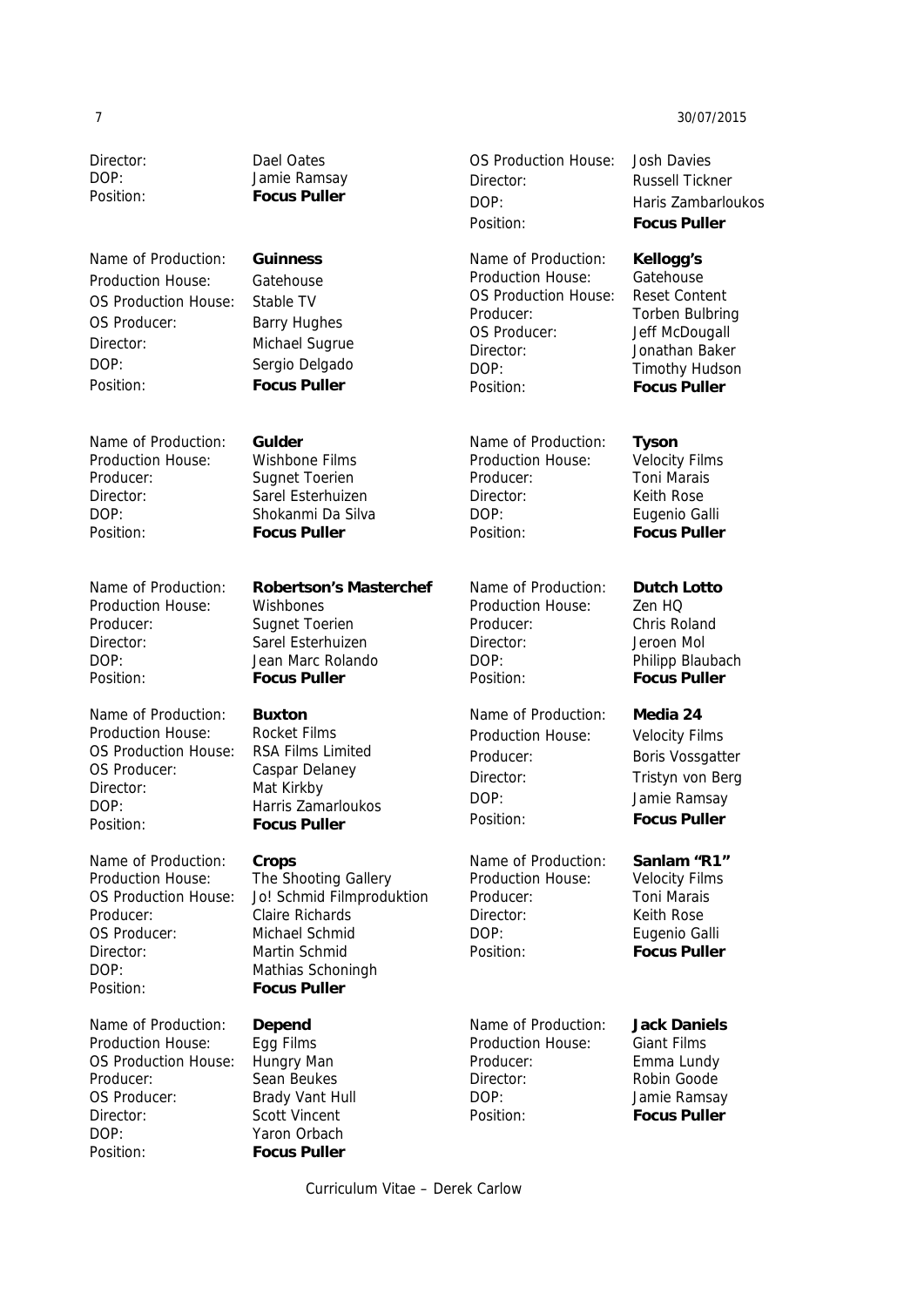| 8                                                                                                                                                      |                                                                                                                                                                                   |                                                                                                                                          | 30/07/2015                                                                                                                                            |
|--------------------------------------------------------------------------------------------------------------------------------------------------------|-----------------------------------------------------------------------------------------------------------------------------------------------------------------------------------|------------------------------------------------------------------------------------------------------------------------------------------|-------------------------------------------------------------------------------------------------------------------------------------------------------|
| Name of Production:<br><b>Production House:</b><br><b>OS Production House:</b><br>Producer:<br>OS Producer:<br>Director:<br>DOP:<br>Position:          | Sigma "Nobody to love"<br><b>Music Video</b><br>Robot Film Event Design<br>We are Familia<br>Liam Johnson<br>Sophie Brooks<br>Craig Moore<br>Caleb Heymann<br><b>Focus Puller</b> | Name of Production:<br>Production House:<br>Producer:<br>OS Production House:<br>Director:<br>DOP:<br>Position:                          | <b>BBQ</b><br>Kaap Film<br>Jeroen Vuyk<br>Mireille Lampe<br>Ismael Ten Heuvel<br>Wouter Westendorpe<br><b>Focus Puller</b>                            |
| Name of Production:<br><b>Production House:</b><br>OS Production House:<br>Producer:<br>OS Producer:<br>Director:<br>DOP:<br>Position:                 | <b>TK Maxx</b><br>Gatehouse<br>Partizan<br><b>Beverley Green</b><br><b>Russell Curtis</b><br>Camille Dauteuille<br>Pau Castejon<br><b>Focus Puller</b>                            | Name of Production:<br><b>Production House:</b><br>OS Production House:<br>Producer:<br>OS Producer:<br>Director/DOP:<br>Position:       | <b>Batchelors</b><br>Cape Direct<br><b>HSI London Limited</b><br>Dianne Bramhill<br>Nicola Kenney<br>Joseph Kahn<br><b>Focus Puller</b>               |
| Name of Production:<br><b>Production House:</b><br>OS Production House:<br>Producer:<br>OS Producer:<br>Director:<br>DOP:<br>Position:                 | <b>Drypers</b><br>Orange Films<br>Anders Skog Films<br>Vivian Esterhuyse<br>Sonia Maggioni<br>Anders Skog<br><b>Terence Maritz</b><br><b>Focus Puller</b>                         | Name of Production:<br>Production House:<br>Producer:<br>Director:<br>DOP:<br>Position:                                                  | Cadbury<br><b>Velocity Films</b><br>Wil Edridge<br>Keith Rose<br>Eugenio Galli<br><b>Focus Puller</b>                                                 |
| 2013<br>Name of Production:<br><b>Production House:</b><br>OS Production House:<br>Producer:<br>OS Production House:<br>Director:<br>DOP:<br>Position: | Ferrero<br>Gatehouse<br>Bears Calling GmbH<br>Martin Jacobson<br>Anna Honerlagen<br>Paul Gerwien<br>Mathias Schoeningh<br><b>Focus Puller</b>                                     | Name of Production:<br><b>Production House:</b><br>OS Production House:<br>Producer:<br><b>OS Production House:</b><br>DOP:<br>Position: | Match.Com<br>Orange Films<br>Camp David Film<br>Vivian Esterhuyse<br>Vivian Esterhuyse<br>Michael Cleary<br><b>Focus Puller</b>                       |
| Name of Production:<br>Production House:<br>OS Production House:<br>Producer:<br>OS Producer:<br>Director:<br>DOP:<br>Position:                        | LG<br>Gatehouse<br>Caviar<br><b>Beverley Green</b><br>Andrea Struble<br>Bran van Riet<br>Antonio Paladino<br><b>Focus Puller</b>                                                  | Name of Production:<br><b>Production House:</b><br>OS Production House:<br>Producer:<br>OS Producer:<br>Director:<br>DOP:<br>Position:   | Hershey's<br><b>Rocket Films</b><br>Believe Media INC<br>Debbie Cornell<br>Sybille Herwig<br>Rene Villar-Rios<br>Adam Richards<br><b>Focus Puller</b> |
| Name of Production:<br>Production House:<br>OS Production House:<br>Producer:                                                                          | <b>Komplett</b><br>Moonlighting<br>Plastikk<br>Jarle Tangen                                                                                                                       | Name of Production:<br>Production House:<br>Producer:<br>Director:                                                                       | <b>Virgin Active</b><br><b>Giant Films</b><br>Emma Lundy<br>Peri van Papendorp                                                                        |

Curriculum Vitae – Derek Carlow

DOP: Grant Appleton

OS Producer: Espen Wang-Naveen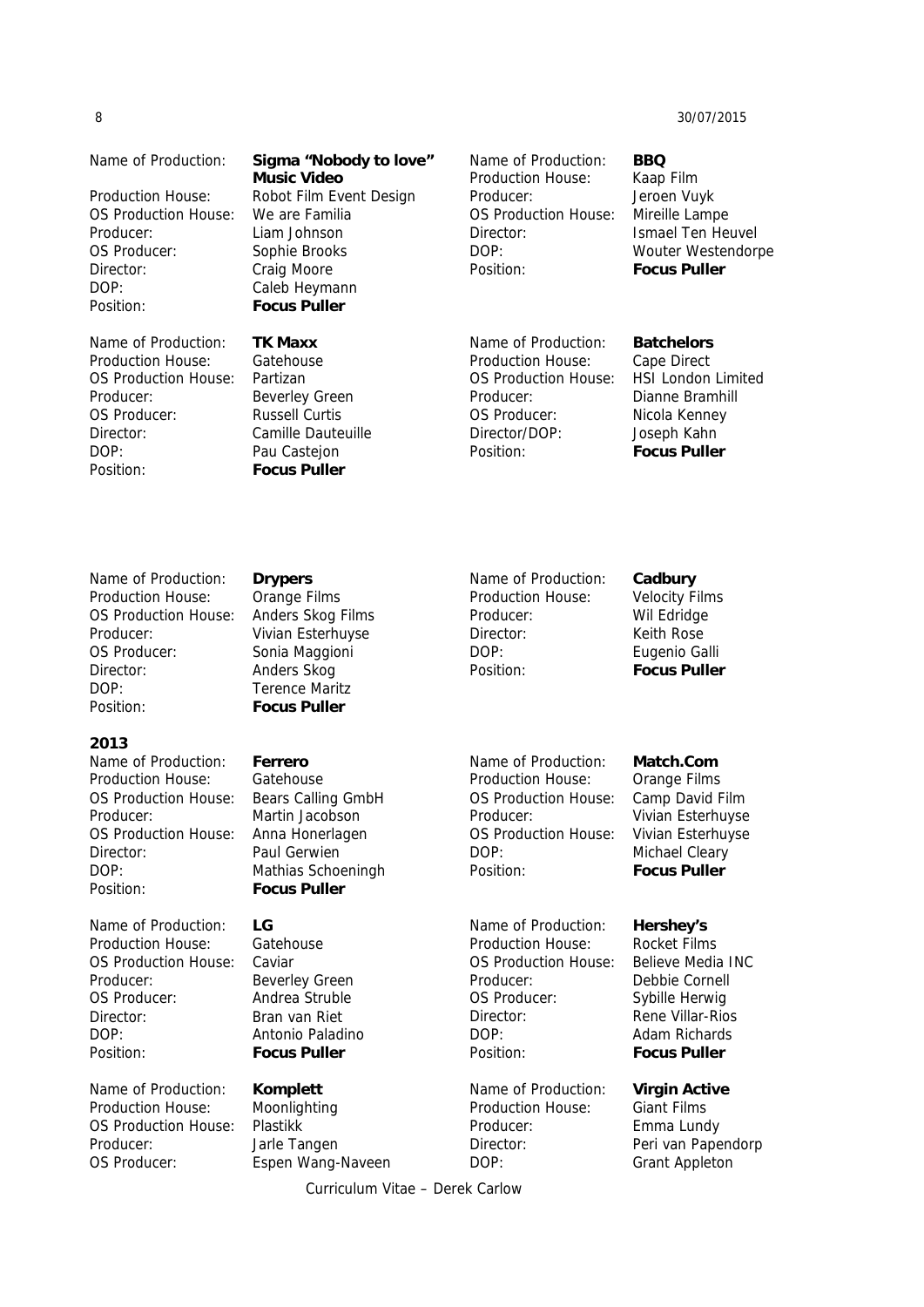Curriculum Vitae – Derek Carlow Director: Daniel Neegaard DOP: Thomas Lokkeberg Position: **Focus Puller**  Position: **Focus Puller**  Name of Production: **Crown Royal**  Production House: The Big Picture Company OS Production House: Suneeva Producer: Nicola Corte OS Producer: Ahnee Boyce Director: Martin Aamund DOP: Gosta Reiland Position: **Focus Puller**  Name of Production: **Virgin Active**  Production House: Giant Films Producer: Emma Lundy Director: Peri van Papendorp DOP: Grant Appleton Position: **Focus Puller**  Name of Production: **Folksam**  Production House: The Big Picture Company OS Production House: Film De Liberte Producer: Di Davis OS Producer: Anders Eklund Director: Markus Johnson DOP: Michael Cleary Position: **Focus Puller** Name of Production: **Boom** Production House: Wishbones Producer: Sugnet Toerien Director: Michael Brennen Position: **DOP**  Name of Production: **Prudential**  Production House: Velocity Films Producer: Boris Vossgatter Director: Keith Rose DOP: Eugenio Galli Position: **Focus Puller**  Name of Production: **Toughees**  Production House: Green Shoot Films Producer: File Matthews Director: Peter Matthews Position: **Focus Puller**  Name of Production: **Virgin Holidays**  Production House: Cape Direct OS Production House: HIS London Producer: Dianne Bramhill OS Producer: Nicola Kenney Director: Joseph Kahn DOP: Karsten Gopinath Position: **Focus Puller**  Name of Production: **Zubr**  Production House: Ground Glass OS Production House: Papaya Films Producer: Janette De Villiers OS Producer: Marta Berens Director: Sebastian Panczyk DOP: Marek Sanek Position: **Focus Puller**  Name of Production: **Dairy**  Production House: Plank Film Productions Producer: Anco Henning Director: Peter Pohorsky DOP: Werner Maritz Position: **Focus Puller**  Name of Production: **Jungle**  Production House: Frieze Films Producer: Cat Lindsay Director/DOP: Rob Malpage Position: **Underwater Operator & Focus Puller**  Name of Production: **Always** Production House: Delicious OS Production House: Caviar Content Producer: Nicci Brooker OS Producer: Werner de Coninck Director: Anne Marie Vandeputte DOP: Rik Zang Position: **Focus Puller**  Name of Production: **Super Sport**  Production House: Wishbones Producer: Sugnet Toerien Director: Scott Newman DOP: Caleb Heymann Position: **Camera Operator**  Name of Production: **Meggle Communist Communist Production: Gerolsteiner**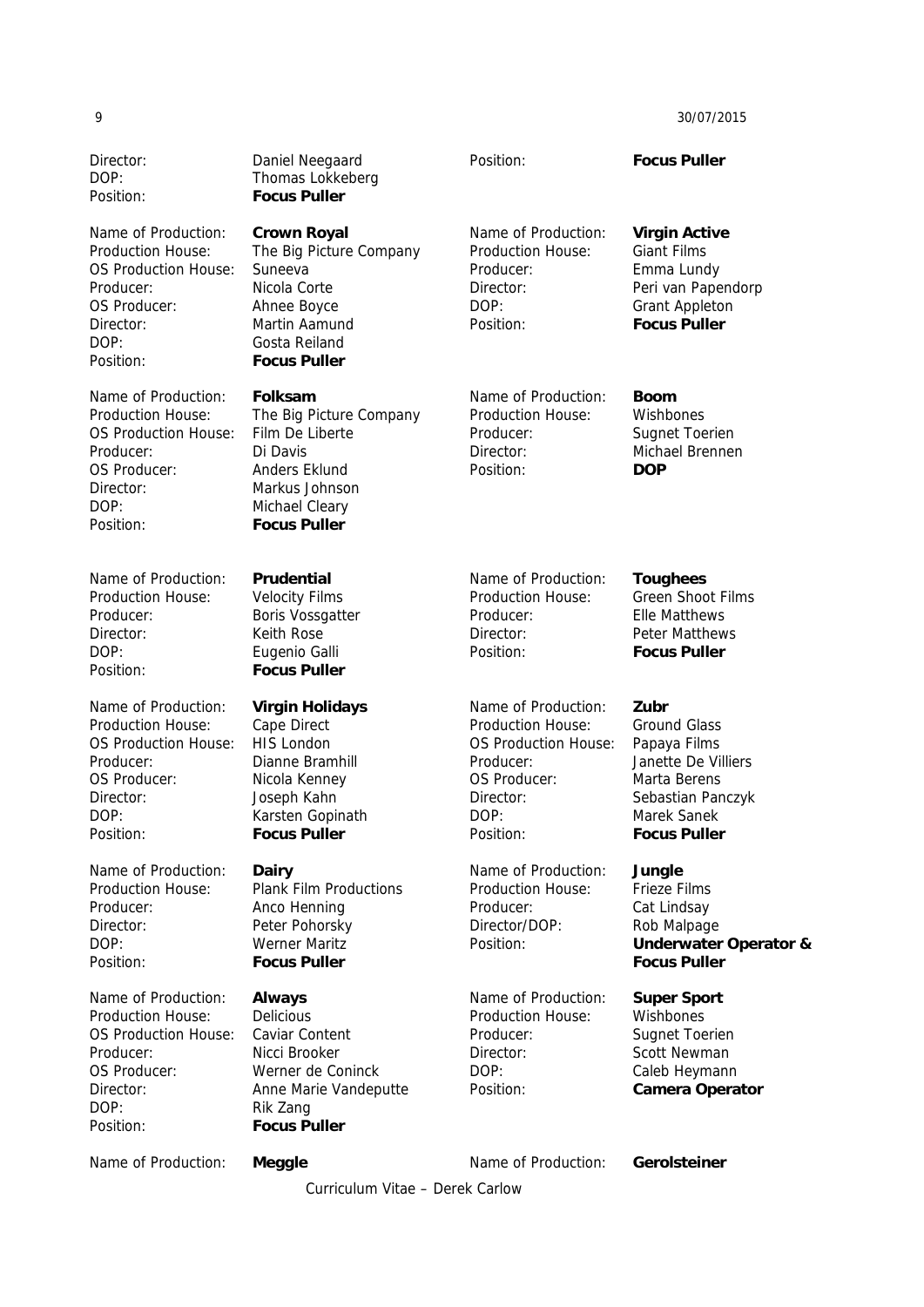Production House: Navigator Films OS Producer: Sven Franzen Director: Matthias Bierer DOP: Bjorn Haneld Position: **Focus Puller** 

Name of Production: **Burger King**  Production House: Navigator Films

OS Producer: Stefan Schuh DOP: Kristian Leschner & Frank

Position: **Focus Puller** 

OS Production House: E+P Filmproduktion Gmbh Producer: Meike Laesch Schoeman

OS Production House: Bakery Films Filmproduktion Gmbh Producer: Meike Laesch-Schoeman Director: Markus Bader

Production House: Ground Glass Producer: Janette De Villiers OS Producer: Burak Heplevent Director: Matthaus Bussmann DOP: Sebastian Winteroe Position: **Underwater Operator** 

Name of Production: **Vivil**  Production House: Bird Film Producer: Alan Lawson OS Producer: Axel Doepner Director: Barney Cokeliss DOP: Clive Sacke Position: **Focus Puller** 

OS Production House: Markenfilm Gmbh & CO.KG

Name of Production: **Robertsons Masterchef**

Name of Production: **Absa "Sponsorship"** 

Production House: Wishbones Producer: Sugnet Toerien Director: Sarel Esterhuizen DOP: Jean Marc Rolando Position: **Camera Operator** 

Name of Production: **Arla**  Production House: Navigator Films OS Production House: Bacon CPH Producer: Tina Talbot OS Producer: Mette Lermiin Director: Martin Werner DOP: Nicolaj Bruel Position: **Focus Puller** 

Name of Production: **Swatch**  Production House: Bang Bang Films OS Production House: Eye To Eye Producer: Anna Mira D'Ercole OS Producer: Michele Petternella Director: Liberato Maraia DOP: Massimo Hanozet Position: **Focus Puller** 

Name of Production: **Barni** OS Production House: Same Producer: Emmanuel Coste OS Producer: Jean Jacques Cabuy Director: Cecile Boisrond DOP: Peter Tischhauser Position: **Focus Puller** 

Name of Production: **Kiri**  Production House: Bang Bang Films OS Production House: Deja Vu Producer: Anna Mira D'Ercole OS Producer: Manasvi Gosalia

Sprung

Production House: Nowhere Else Productions

Director: Davide Mardegan/ Clemente

Production House: Moonlighting Producer: Claudia Hall OS Producer: Neil Bartley Director: Peter Martin DOP: Barry Parrell Position: **Focus Puller** 

Production House: Lucky Rabbit Films OS Production House: Landia Producer: Tandy Massey Director: Andy Fogwill

Production House: Velocity Films Producer: Lisa Gardiner Director: Keith Rose DOP: Peter Tischhauser Position: **Focus Puller** 

# Name of Production: **Era**

OS Production House: Sons & Daughters

Name of Production: **Coca Cola "Sponsorship"** OS Producer: Maria Fernanda Bello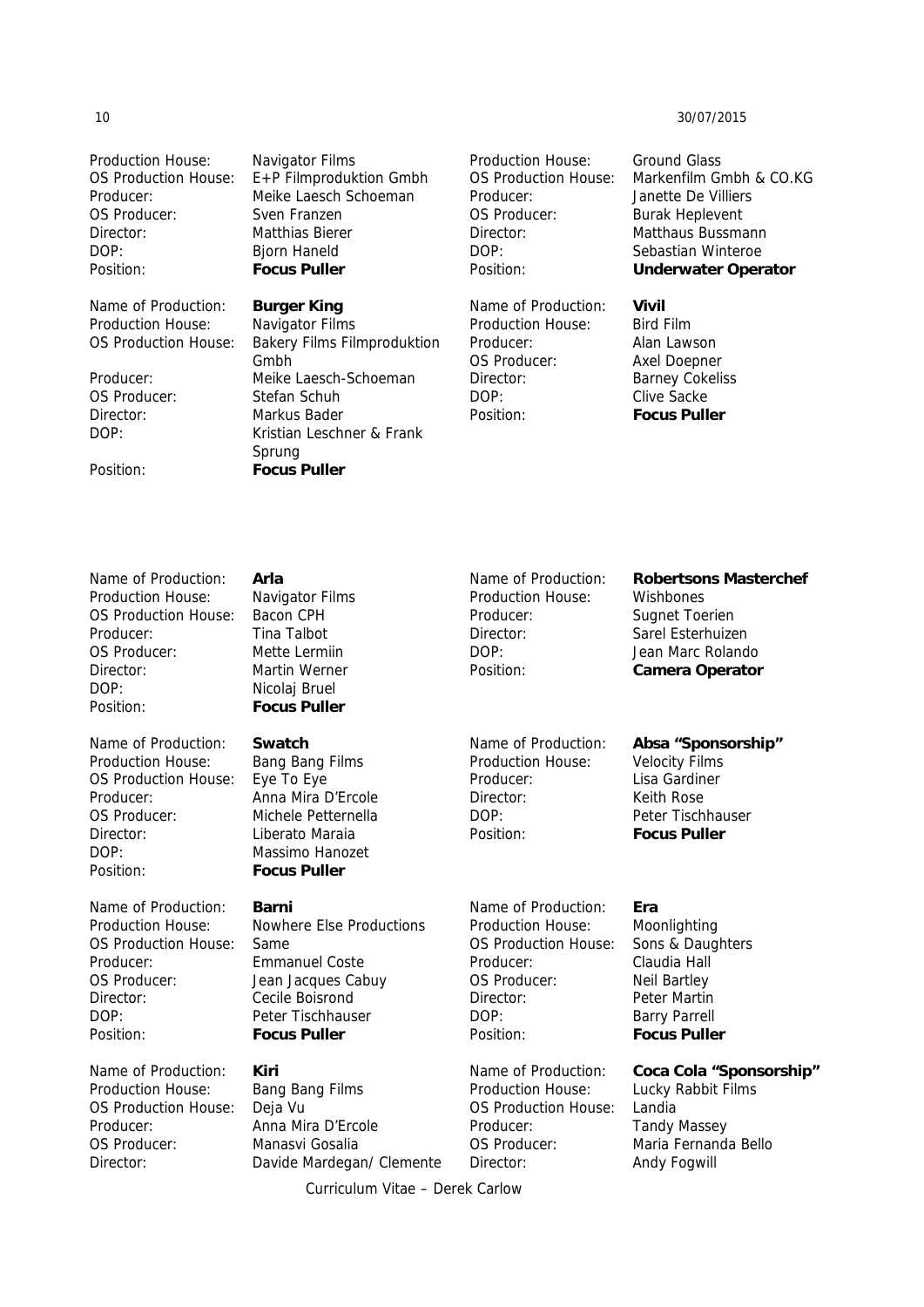De Muro DOP: Peter Tischhauser Position: **Focus Puller** 

### **2012**

Name of Production: **Windhoek 2**  Production House: Giant Films Producer: Emma Lundy Director: Robin Goode DOP: Paul Gilpin Position: **Focus Puller** 

Name of Production: **Windhoek**  Production House: Giant Films Producer: Emma Lundy Director: Robin Goode DOP: Paul Gilpin Position: **Focus Puller** 

DOP: Mischa Lluch

Name of Production: **Robertsons**  Production House: Wishbones Producer: Sugnet Toerien Director: Sarel Esterhuizen DOP: Jean Marc Rolando Position: **Focus Puller** 

Production House: Wishbones Producer: Sugnet Toerien Director: Scott Newman Position: **DOP** 

Position: **Focus Puller** 

### Name of Production: **Prime Meridian**

Name of Production: **Agile Mountain**  Production House: The Network OS Production House: Mutual Workshop Producer: Kim White Director: James Leung DOP: Kokei Leung Position: **Focus Puller** 

Name of Production: **Coca-Cola "Mirage"**  Production House: Egg Films OS Production House: Hungry Man Producer: Sean Beukes OS Producer: Mino Jarjoura Director: Bryan Buckley DOP: Scott Henriksen Position: **Focus Puller**

Name of Production: **Yardley** Production House: Cab Films Producer: Charles Gallacher Director: Bruce Paynter DOP: Werner Maritz Position: **Focus Puller**

Name of Production: **8ta** Production House: Frieze Films Producer: Jo Barber Director/DOP: Rob Malpage Position: **Focus Puller**

Curriculum Vitae – Derek Carlow

Name of Production: **Pepsi "Yalla"** Production House: Atomik Pictures Producer: Liz Bullen OS Producer: Joyce Hadife Director: Harry Patarmanis DOP: Tim Pike Position: **Camera Operator** 

Name of Production: **Angelsoft**  Production House: Gatehouse OS Production House: Smuggler Producer: Beverley Green OS Producer: Paula Cohen Director: Laurent Barthelemy DOP: Tom Van Schaik Position: **Focus Puller**

Production House: Navigator Films OS Production House: Branded Shorts Producer: Tina Talbot OS Producer: Omar Perineau Director: Jorrit Stollman DOP: Ruzzbeh Babol Position: **Focus Puller**

Name of Production: **Muller**  Production House: Cape Direct OS Production House: HIS London Producer: Dianne Bramhill OS Producer: Jeremy Goold Director: Jim Canty

OS Production House: City Films Productions

## Name of Production: **Cordaid Memisa "Charity"**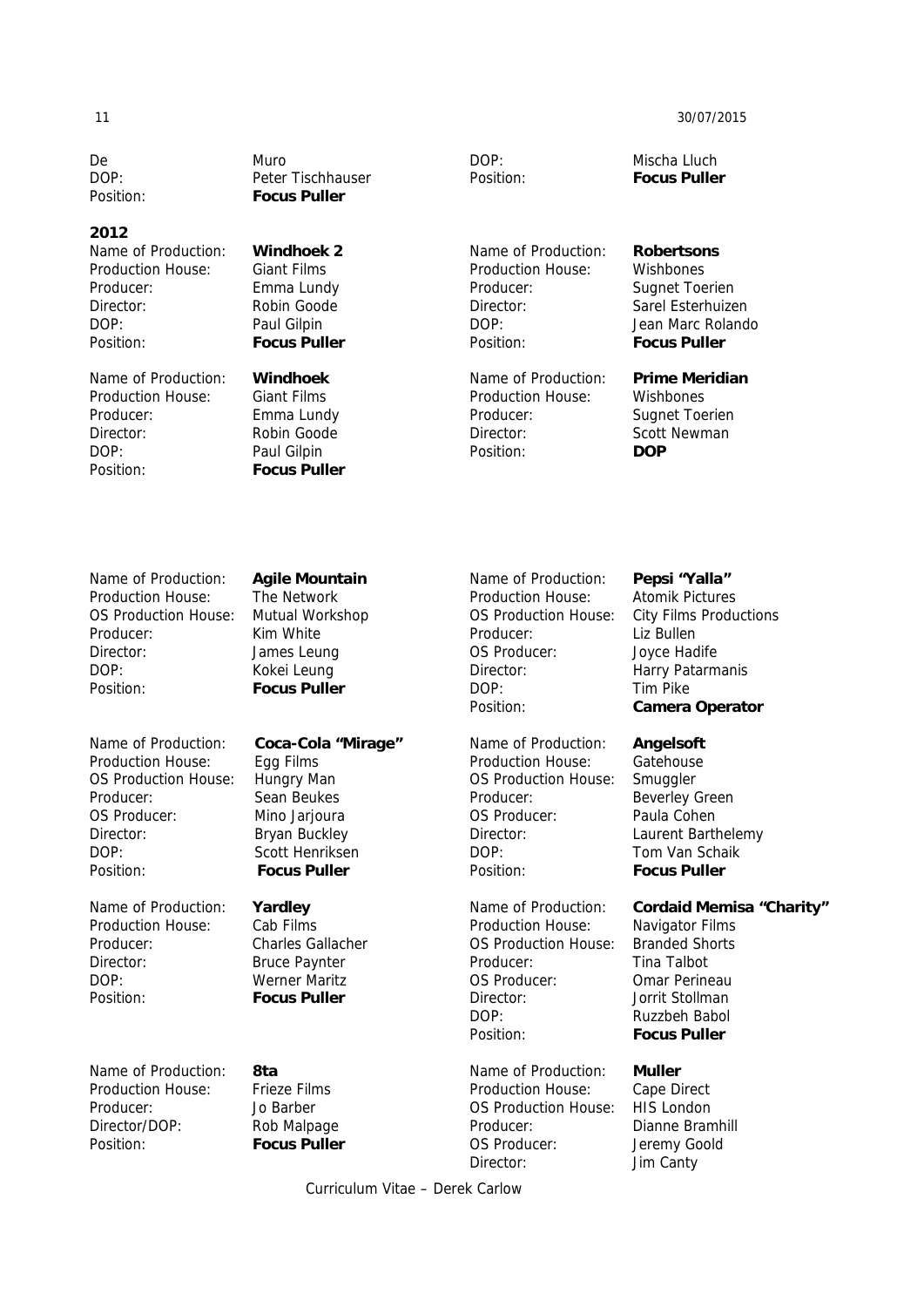Name of Production: **Prime Meridian** Production House: Wishbones Producer: Liam Johnson Director: Scott Newman Position: **DOP**

Production House: Gatehouse Producer: Margie MCMahan Director: Henry Alex Rubin DOP: Antonio Paladino Position: **Focus Puller** 

Name of Production: **Lucky Star** Production House: Wishbones Producer: Sugnet Toerien Director: Sarel Esterhuizen DOP: Jean Marc Rolando Position: **Camera Operator** 

Production House: Groundglass OS Production House: Hungryman Producer: Debra Stubbs OS Producer: Matt Buels Director: James Haworth DOP: Phillip Blaubach Position: **Underwater Operator**

Name of Production: **Carling**  Production House: Frieze Films Producer: Liz Dahl Director: Tony Bagott DOP: Rob Malpage Position: **Focus Puller** 

Name of Production: **Kohls**  Production House: Monkey Films OS Production House: Supply & Demand Producer: Phillip Killingbeck OS Producer: Tina Nakane Director: Margo Weathers DOP: Tom Krueger Position: **Focus Puller** 

Production House: Atomik Pictures OS Production House: Max Films Ltd Producer: Liz Bullen OS Producer: Maxine Brady

Name of Production: **Coca Cola "Crazy Masters"**

# Name of Production: **Johnson & Johnson "serene-Everyone"**

Name of Production: **Strongbow "Gold"** 

Name of Production: **VW Amarok**  Production House: Velocity Films Producer: Grant Davies Director: Keith Rose DOP: Peter Tischhauser Position: **Focus Puller**

Name of Production: **Jungle**  Production House: Frieze Films Producer: Cat Lindsay Director: Rob Malpage DOP: Rob Malpage

Name of Production: **Royal Reserve** Production House: Wishbones Producer: Liam Johnson Director: Scott Newman DOP: Grant Appleton

Name of Production: **One World**  Production House: The Network OS Production House: Bravo Asia Producer: Kim White OS Producer: Angelina Lai Director: Alfred Hau DOP: Werner Maritz Position: **Focus Puller** 

Name of Production: **Peak**  Production House: Wishbones Producer: Sugnet Toerien Director: Sarel Esterhuizen DOP: Jean Marc Rolando Position: **Focus Puller** 

**Production House:** Navigator Films<br>OS Production House: Branded Shorts OS Production House: Producer: Tina Talbot OS Producer: Omar Perineau Director: Jorrit Stollman DOP: Ruzbeh Babol Position: **Focus Puller** 

Name of Production: **Marks & Spencer**  Production House: Egg Films OS Production House: Academy Producer: Sean Beukes OS Producer: Simon Cooper

DOP: Haris Zambarloukos Position: **Focus Puller**

Position: **Underwater Operator**

Position: **Camera Operator - Phantom**

# Name of Production: **Cordaid Memisa "Charity"**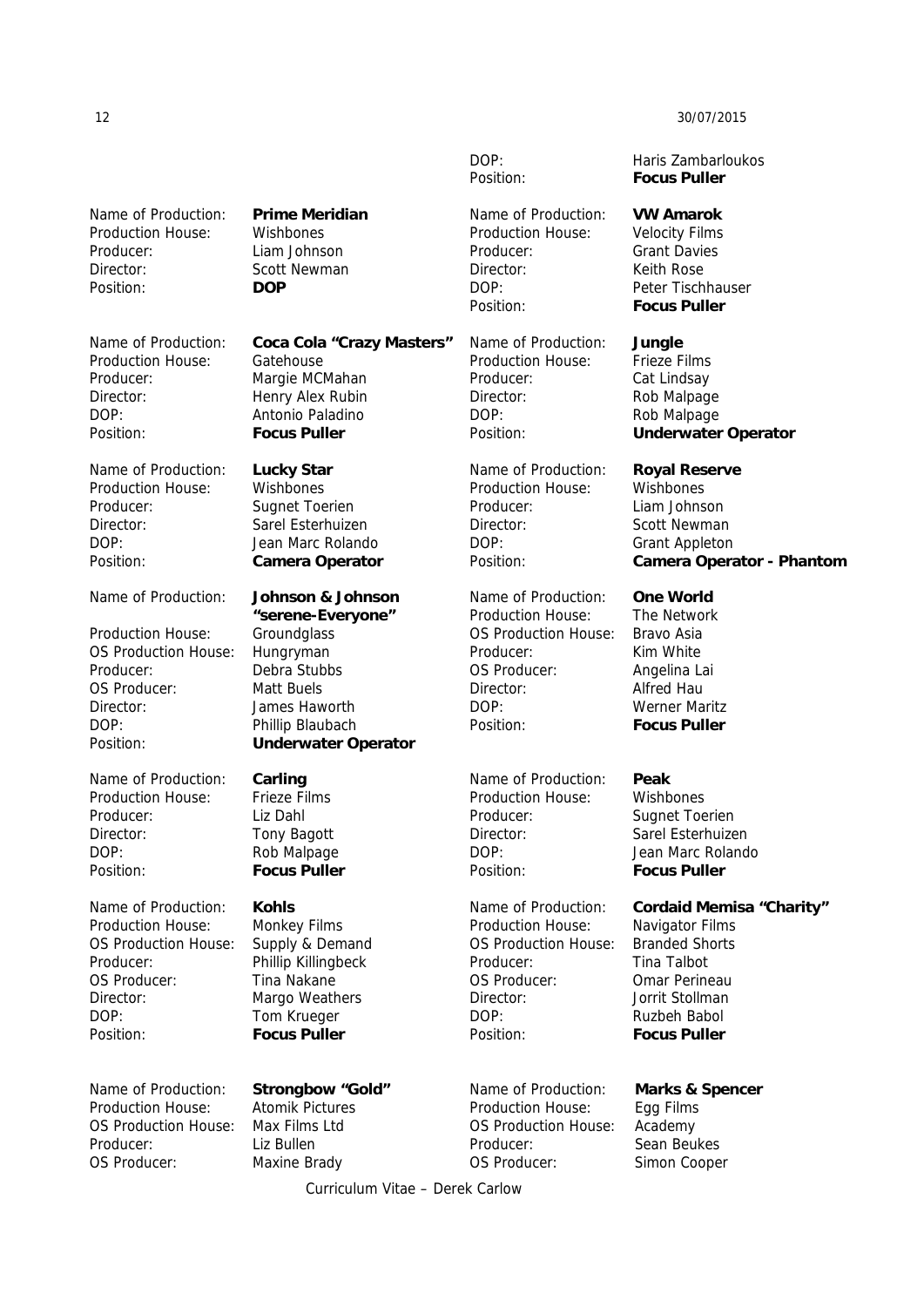Director: Des Mullan DOP: Paul Gilpin

Name of Production: **Esprit**  Production House: Cape Direct OS Production House: HIS London Producer: Dianne Bramhill OS Producer: Nicola Kenney Director: Max Vitali DOP: Gosta Reiland Position: **Focus Puller** 

Name of Production: **Ferrero "Ostern"** Production House: Navigator Films OS Producer: Fabian Heine Director: Mona El Mansouri DOP: Andreas Burger Position: **Focus Puller** 

Production House: Orange Films OS Production House: Embassy of Dreams Producer: Jon Day OS Producer: Helmut Hartl DOP: Riego Van Wersch Position: **Focus Puller** 

Name of Production: **Activia** Production House: Bird Film OS Production House: The Shop Producer: Alan Lawson OS Producer: Benjamin Auberdiac Director: Thierry Rajic DOP: Yorick Le Saux Position: **Focus Puller**

### **2011**

Name of Production: **Tesco**  Production House: Cape Direct OS Production House: HSI London Producer: Dianne Bramhill OS Producer: Nicola Doring Director: Thomas Napper DOP: Karsten Gopitani Position: **Focus Puller** 

Production House: Navigator Films OS Production House: Soup Filmproduktion OS Producer: Stephan Fugenschuh

Position: **Focus Puller (Aerials)** 

OS Production House: Ersteliebe Filmproduktion Producer: Meike Laesch-Schoeman

Name of Production: **C&A "Clothing 31st Fligth"**

Director: Thomas Wommelsdorf

Name of Production: **Kitekat "Fighter"**  Producer: Meike Laesch-Schoeman Director: Marin de Thurah DOP: Kasper Tuxen Position: **Focus Puller** 

Name of Production: **Sky**  Production House: The Network OS Production House: Off Lo Hi Ltd Producer: Kim White OS Producer: Ms.Lee, Ching Tsun Jeannette Director: Mr.Hau, Chung Yin Alfred DOP: Ronnie Ching Position: **Focus Puller** 

Name of Production: **Reaal "Arie-Lex"** Production House: Navigator Films OS Production House: In Case of Fire Producer: Tina Talbot OS Producer: Paul Brand Director: Rick Lenzing DOP: Steve Walker Position: **Focus Puller** 

Name of Production: **Tena**  Production House: Gatehouse Producer: Beverley Green Director: Beate Sonnenberg DOP: Terence Maritz Position: **Focus Puller**

Name of Production: **Omo**  Production House: Film Club Producer: Hakan Aytac Director: Erol Ozlevi DOP: Terence Maritz Position: **Focus Puller** 

Production House: Chasing Migada Director: Quinton Lavery DOP: Karsten Gopitani Position: **DOP** 

Name of Production: **7the Son Tokyo**

Link: http://www.youtube.com/watch?v=8zTUH4d71WU

Name of Production: **Fortuneo**  Production House: Orange Films OS Production House: Same Production Producer: Vivian Esterhuyse OS Producer: Jean-Jacques Cabuy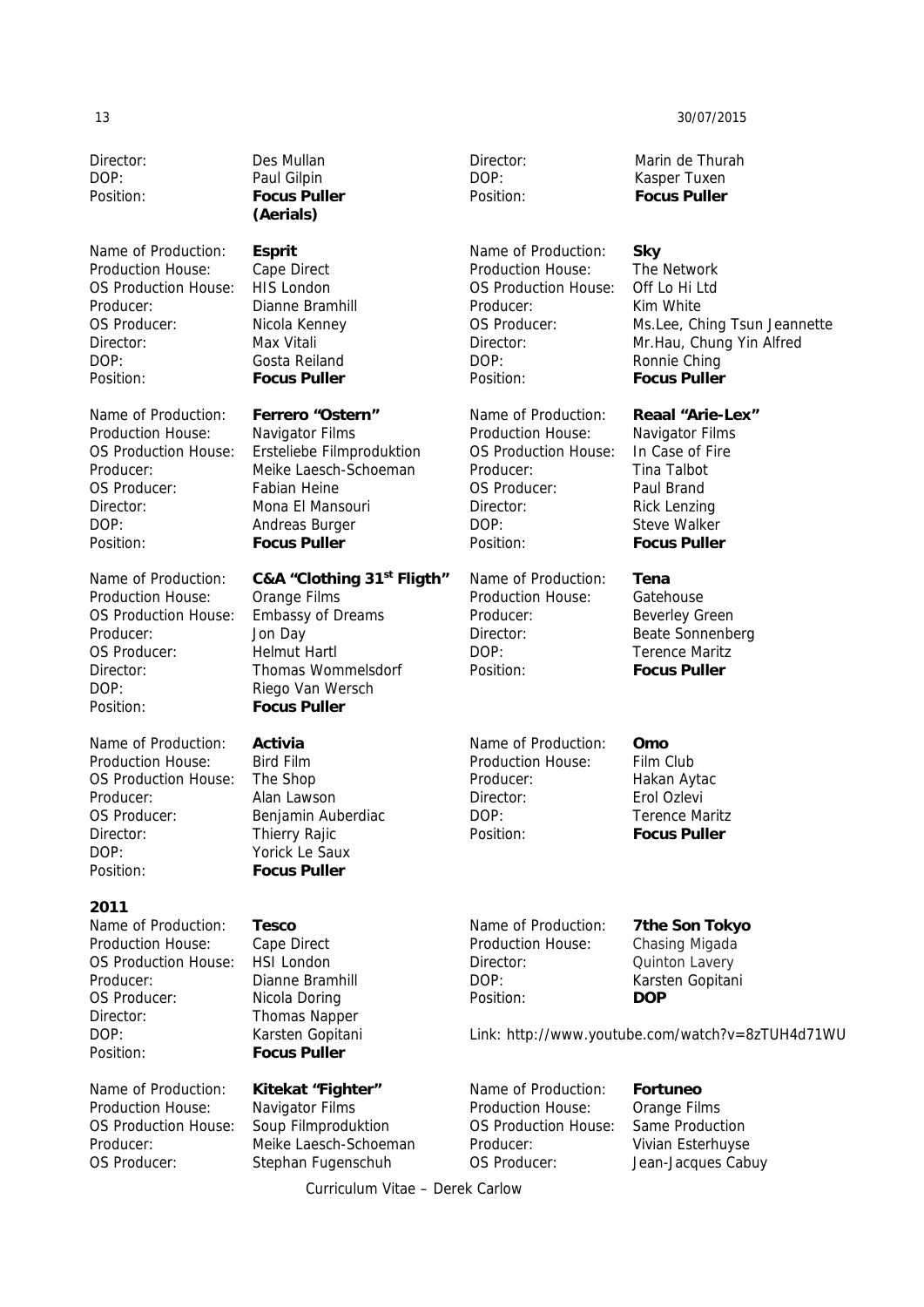Director: Mona El Mansouri

Production House: Navigator Films Producer: Tess Tambourlas OS Producer: Daniela Storm Director: Andreas Munz DOP: Mannie Ferreira Focus Puller: Derek Carlow

Name of Production: **XO** OS Production House: Future Films Producer: Craig Jones OS Producer: Abel Koves Director: Michael Williams DOP: Mannie Ferreira

Name of Production: **Asda**  Production House: Monkey Films OS Production House: B Reel Films Producer: Phillip Killingbeck OS Producer: Philippa Allen Director: Johan Perjus DOP: Simon Richards Position: **Focus Puller** 

Name of Production: **B&Q Content**  Production House: Cape Direct OS Production House: Addiction Producer: Dianne Bramhill OS Producer: Jon Grafton Director: Martin Delemare Position: **Focus Puller** 

Name of Production: **Black Label**  Production House: Velocity Films Producer: Grant Davies Director/DOP: Keith Rose Position: **Focus Puller** 

Name of Production: **Lipton "Mash Up"**  Production House: Delicious Films OS Production House: Cut Cut Producer: Leanne Sanders OS Producer: Bartlomiej Morski Director: Michal Bulik DOP: Jan Holoubek Position: **Focus Puller** 

DOP: Mel Griffith Position: **Focus Puller**  Name of Production: **Cheesestrings** Position: **Camera Operator/Focus Puller**  Production House: Fabulous Boomtown Boys Position: **Camera Operator** 

Director: Frank Devos

Name of Production: **Axa Away**  Production House: The Farm Director: Andy McLoed DOP: Franz Lustig Position: **Focus Puller** 

Name of Production: **Samsung**  Production House: Orange Films Producer: Vivian Esterhuyse Position: **Focus Puller** 

Name of Production: **VW** Production House: Rolling Pictures OS Production House: Cobblestone Producer: Christian Sawyer OS Producer: Philipp Schmalriede Director: Justin Reardon DOP: Martin Ruhe Position: **Focus Puller** 

Name of Production: **Tiger Beer**  Production House: Orange Films OS Production House: Brilliant Films Producer: Vivian Esterhuyse OS Producer: Ashley McLeod Director: Eden Diebel DOP: Terence Maritz Position: **Focus Puller** 

Name of Production: **KFC Snax**  Production House: Velocity Films Producer: Grant Davies Director/DOP: Keith Rose Position: **Focus Puller** 

Name of Production: **B&Q Sponsorship**  Production House: Cape Direct OS Production House: Addiction Producer: Dianne Bramhill OS Producer: Jon Grafton Director: Martin Delemare Position: **Focus Puller** 

# DOP: Sacha Wiernik Position: **1st Assistant Camera**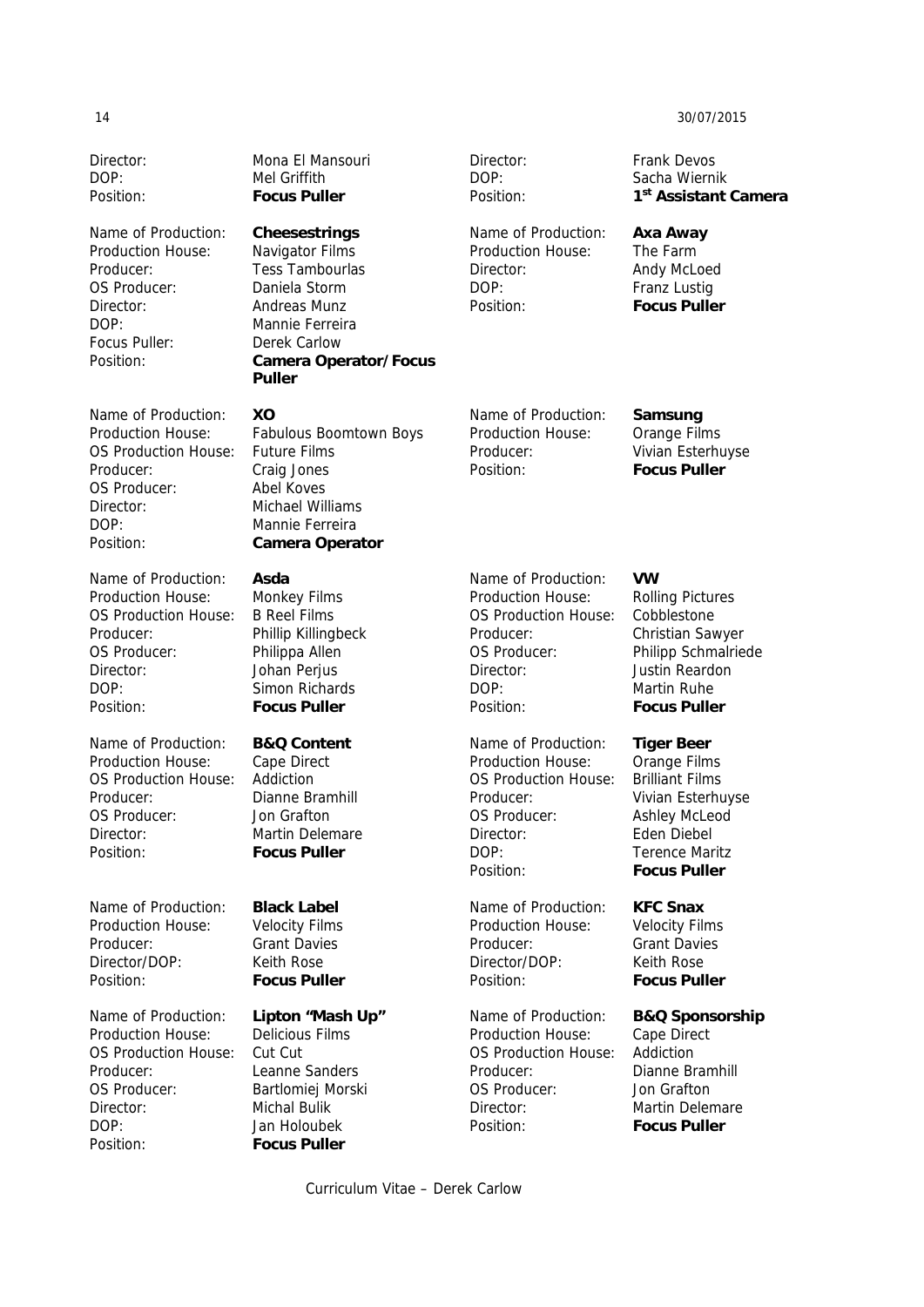Name of Production: **Kohl's**  Production House: Moonlighting OS Production House: Supply & Demand Producer: Phillip Key OS Producer: Tina Nakane Director: Tony Kaye Position: **1st Camera** 

Name of Production: **Hermes**  Production House: Orange Films OS Production House: Eskils Junker Film Producer: Jon Day OS Producer: Johan Junker Director: Daniel Eskils DOP: Jo Eken Torp

 **Assistant/Focus Puller** 

Position: **Underwater Operator** 

Name of Production: **B For Bank**  Production House: Bird Film OS Production House: Frenzy Producer: Alan Lawson OS Producer: Ella Rakotoson DOP: Hans Bjerno Position: **Focus Puller** 

Production House: Navigator Films OS Production House: Salt Berlin Director: Anders Hallberg DOP: Peter Matjasko Position: **Focus Puller** 

Director: Tommaso Berte/Paolo Borgato

### Name of Production: **Apollo Optik "Unique"**

Producer: Meike Laesch-Schoeman OS Producer: Marc-Oliver Haferbusch

Name of Production: **Sigma**  Production House: Cinergy OS Production House: Wolff Brothers Producer: David Elton OS Producer: Mr Bertram Wolff Director: Mr Stefan Pfeil Position: **Focus Puller** 

Name of Production: **Gardena**  Production House: Moonlighting Producer: Phillip Key OS Producer: Stefan Orb Director: Michael Toft DOP: Thomas Kurzl Position: **Focus Puller** 

Name of Production: **Lastminute.com**  Production House: McKenzie Rudolphe OS Production House: Kream OS Producer: Caroline Hicks Director: Sam Walker DOP: Daniel Cohen Position: **Underwater Operator** 

### **2010**

Name of Production: **Migros Leger**  Production House: Egg Films OS Production House: Pumkin Film AG Producer: Colin Howard OS Producer: Sonja Brand Director: Matteo Bonifazio DOP: Clive Sacke

OS Production House: Wonder Boys Film Gmbh

Name of Production: **Skoda**  Production House: Egg Films OS Production House: Bee Film Gmbh Producer: Colin Howard OS Producer: Oliver Krebs Director: Bernd Seiboldt DOP: Mirko Demschik

Position: **Focus Puller**  Name of Production: **Polbank**  Production House: Delicious Films OS Production House: Cut Cut Productions Producer: Nicci Brooker OS Producer: Bartlomiej Morski Director: Piotr Janowski DOP: Arkadiusz Tomiak

Name of Production: **Algida**  Production House: Groundglass

OS Production House: Kare Kare Film Yapim OS Producer: Vehbi Berksoy Director: Mehmet Kurtulus DOP: Thomas Stokowski

Name of Production: **Woolworths Winter TV** Production House: Egg Films Producer: Colin Howard Director: Kevin Fitzgerald DOP: Clive Sacke Position: **Focus Puller** 

Position: **Focus Puller**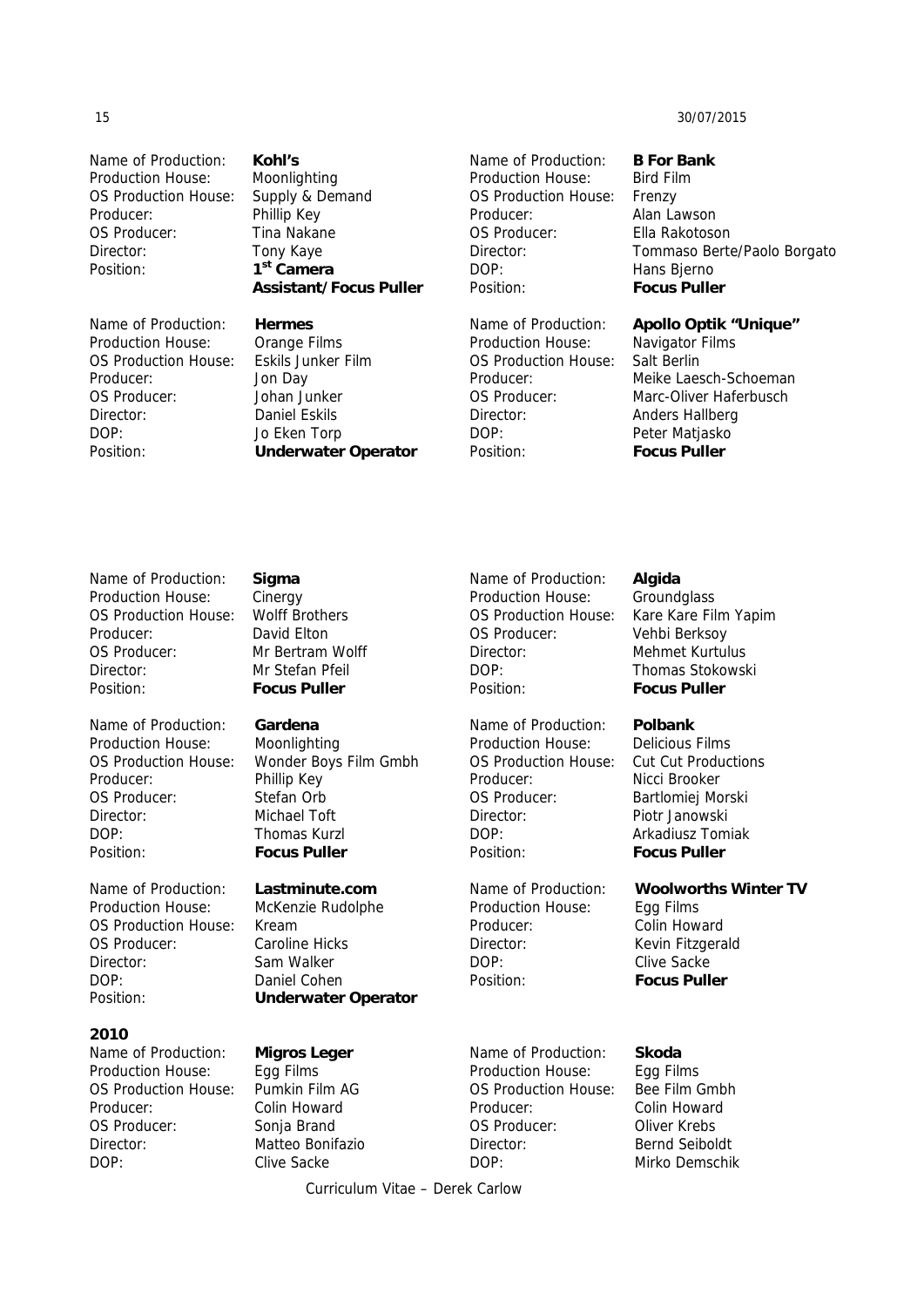Position: **Focus Puller** Position: **Focus Puller**  Name of Production: **Nutella**  Production House: Navigator Films OS Production House: Czar.De Producer: Tina Talbot OS Producer: Jan Fincke Director: Simon Verhoeven DOP: Jo Heim Position: **B Camera Focus Puller**  Name of Production: **Dove-Progress**  Production House: The Big Picture Company OS Production House: Fresh Film Producer: Kirsten Bowman OS Producer: Kim Griffin Director: Tim Gibbs DOP: Terence Maritz Position: **Focus Puller**  Name of Production: **Ford Focus** Production House: Stillking OS Production House: Rokkit Producer: Rudi Rossouw OS Producer: Luke Jacobs Director: Raf Wathion DOP: Patrick Otten Position: **Focus Puller**  Name of Production: **Scratch Lottery** Production House: Delicious Films OS Production House: h2 Films Producer: Nicci Brooker OS Producer: Jack Armstrong Director: Johnny Maginn DOP: Paul Gilpin Position: **Focus Puller**  Name of Production: **Lady Speed Stick "Pool"** Production House: Navigator Films OS Production House: DR Film Producer: Meike Laesch-Schoeman OS Producer: Annemie Decorte Director: Michael Bombeeck DOP: Philip van Volsem Position: **Focus Puller**  Name of Production: **Ritter**  Production House: Navigator Films OS Production House: Telemaz Commercials Gmbh Producer: Meike Laesch-Schoeman OS Producer: Eugen Stemmle Director: Matthaus Bussmann DOP: Kristian Leschner Position: **Focus Puller**  Name of Production: **Santander**  Production House: Cape Direct OS Production House: Knucklehead Producer: Dianne Bramhill OS Producer: Tim Katz Director: Joe Roman DOP: Steve Chivers Position: **Focus Puller**  Name of Production: **Ford Focus "Action/Reaction"**  Production House: Stillking OS Production House: Rokkit Producer: Rudi Rossouw OS Producer: Luke Jacobs Director: Raf Wathion DOP: Patrick Otten Position: **Focus Puller**  Name of Production: **Kinder Joy**  Production House: IM Productions OS Production: Premier Post Production Producer: Stefano Fonti OS Producer: Lee-Anne Rennie, Simona Della Porta Director: Luca Lucini Position: **Focus Puller**  Name of Production: **Spur**  Production House: Wishbones Producer: Sugnet Toerien Director: Sarel Esterhuizen DOP: Jean Marc Rolando Position: **Underwater Operator**  Name of Production: **Charal** 

Curriculum Vitae – Derek Carlow Producer: Eric Vidart-Loeb

Name of Production: **Nivea**  Production House: Monkey Films OS Production House: A Very Small Office Producer: Clare van Zyl

Production House: Lobster Tree OS Production House: The Gang Films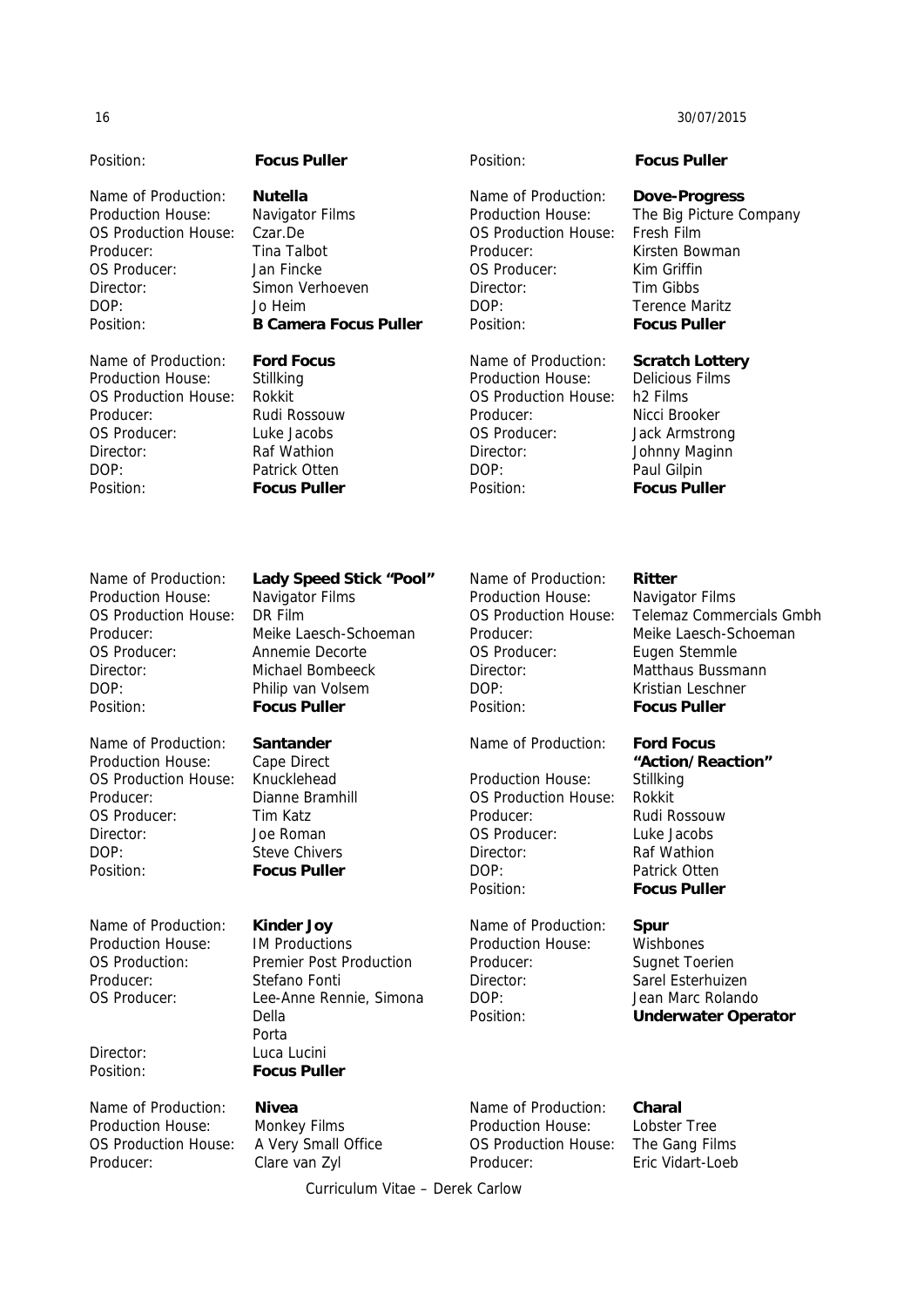# Curriculum Vitae – Derek Carlow

Position: **Focus Puller**  Production House: Wicked Pixels

Director Craig Wessels DOP: Rob Malpage Position: **Focus Puller** 

Name of Production: **Loka**  Production House: Orange Films OS Production House: Camp David Film Producer: Vivian Esterhuise OS Producer: Therese Engberg DOP: Viktor Davidsson Position: **Focus Puller** 

Name of Production: **Landliebe**  Production House: Egg Films Producer: Colin Howard OS Producer: Burak Heplevent Director: Rainer Binz DOP: Arne Schiel Position: **Focus Puller**

Name of Production: **Carling Black Label**  Production House: Platypus Productions Producer: Tarryn Miller Director: Ian Chuter DOP: Vicci Turpin Position: **Focus Puller**

Name of Production: **Sprite**  Production House: Moonlighting Films OS Production House: Soda Films OS Producer: Ameya Dahibavkar Director: Rajesh Krishnan DOP: Trevor Brown Position: **Focus Puller** 

Name of Production: **Ramlosa**  Production House: Orange Films OS Production House: FLX Producer: Dennis Dyas OS Producer: Sandra Sohlman DOP: Terence Maritz

OS Producer: Saffron Case Director: Jason Harrington DOP: Simon Chaudoir

Name of Production: **"Hyundai Top Deer"**  Producer: Cat Lindsay/Magda Roets

Director: Bjorn Stein / Mans Marlind

OS Production House: Markenfilm Gmbh & Co KG

Director: Fredik Falck/ Felix Herngren

Director: Tim Hamilton Position: **Focus Puller** 

Name of Production: **Jamaica**  Production House: Bartholomae TV OS Production House: Ziggy Media House Producer: Martin Bartholomae OS Producer: Siegfried F. Numann Director: Gerhard Kiefer DOP: Bernd Wondollek Position: **Focus Puller** 

Name of Production: **Nordea**  Production House: Orange Films OS Production House: Folke Film Producer: Jon Day OS Producer: Joi Persson Director: Johan Tappert DOP: Hoyte van Hoytema Position: **Focus Puller** 

Name of Production: **Nivea**  Production House: Cape Direct OS Production House: Knucklehead Producer: Dianne Bramhill OS Producer: Tim Katz Director: Joe Roman DOP: Alex Barber Position: **Focus Puller**

Name of Production: **Manhattan**  Production House: Atomik Pictures OS Production House: Film It Producer: Liz Bullen OS Producer: Michal Sitek Director: Nick Livesey DOP: Todd Somodevilla Position: **Focus Puller** 

Name of Production: **Woolworths**  Production House: Groundglass Producer: Lisa Du Toit Director: Justin Polkey DOP: George Loxton Position: **Focus Puller**

Name of Production: **Cremora**  Production House: Grinder Films Producer: David Rowley Director: Robert Payton Position: **Focus Puller** 

17 30/07/2015

OS Producer: Frederic Mialaud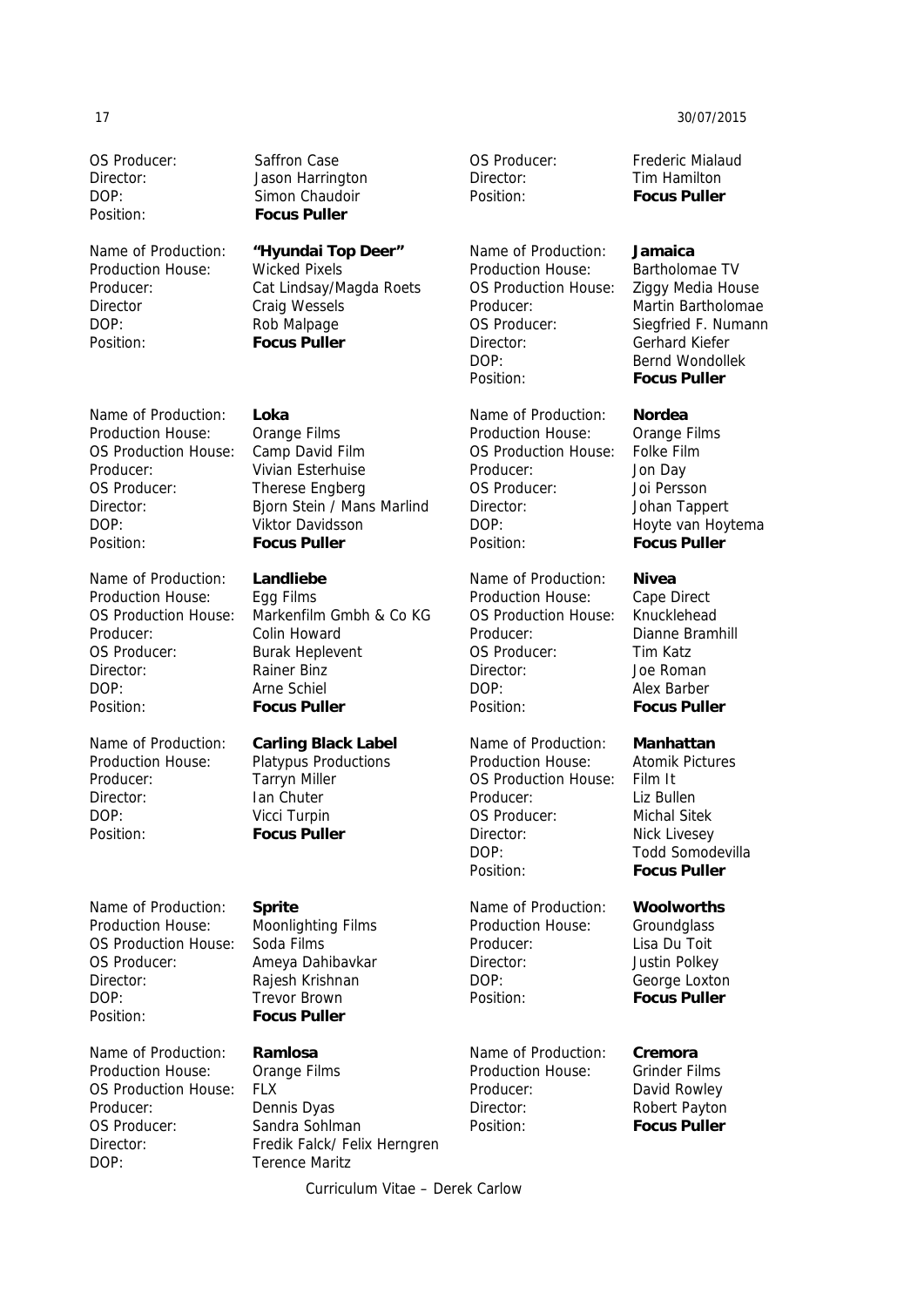Name of Production: **Biogaran**  Production House: Delicious Films OS Production House: Vera Cruz Films Producer: Nicci Brooker OS Producer: Franck Glemin Director: Thierry Dupety

Name of Production: **Vanish**  Production House: Navigator Films OS Production House: Black Pictures Producer: Meike Laesch-Schoeman OS Producer: Johanna Enderlein Director: Claude Mougin DOP: Grant Appleton Position: **Focus Puller**

Production House: Cinergy Producer: David Elton OS Producer: Dietmar Noss

Name of Production: **Takko - Clothes**  Production House: Cinergy Producer: David Elton OS Producer: Sabine Gehrich

Name of Production: **National Lottery**  Production House: Cape Direct OS Production House: The Mill OS Producer: Alex Webster Director: Russell Tickner DOP: Michael Cleary Position: **Focus Puller**

Name of Production: **Ziploc**  Production House: Delicious Films OS Production House: Trio Films Producer: Nicci Brooker OS Producer: Russell Curtis

# Position: **Focus Puller**

DOP: Phillipe Piffeteau Position: **Focus Puller** 

Name of Production: **Capri-Sonne-Fruit Drink**

OS Production House: Noss Tv und Film Produktion Director: Paul Thompson DOP: Mark Lennard Position: **Focus Puller/Loader** 

OS Production House: G+K Film Production AG Thorsten Rosam Director: Ben Hartenstein DOP: Sven Vosloo Position: **Focus Puller** 

Name of Production: **EDF**  Production House: Orange Films OS Production House: Pipacs Film Kft. Producer: Jon Day OS Producer: Andrea Arvai

Name of Production: **Lech**  Production House: Atomik Pictures OS Production House: Film It Producer: Liz Bullen OS Producer: Agnieszka Mucha Director: Frank Vroegop

DOP: Marek Sanak 1<sup>st</sup> AD: Simon Damast Position: **Focus Puller** 

Name of Production: **B&Q Spring** 

Production House: Cape Direct OS Production House: Alex Myers Associates Producer: Dianne Bramhill OS Producer: Alex Myers Director: Hugh Harkness DOP: Hein De Vos Position: **Focus Puller** 

### Name of Production: **Thomy**

Production House: Navigator Films OS Production House: E+P Commercials Producer: Meike Laesch-Schoeman OS Producer: Max Gagern Director: Agust Baldursson DOP: Trevor Brown Position: **Focus Puller** 

### Name of Production: **VW Passat**

Production House: Rolling Pictures OS Production House: Cobblestone Film Produktion Producer: Christian Sawyer OS Producer: Phillipp Schmalriede Director: Axl Laubscher DOP: Goesta Reiland Position: **Focus Puller** 

# Name of Production: **Alvaro**

Production House: Blue Panther Films Producer: Warren Meltz Director: Grant De Sousa DOP: Terence Maritz Position: **Focus Puller**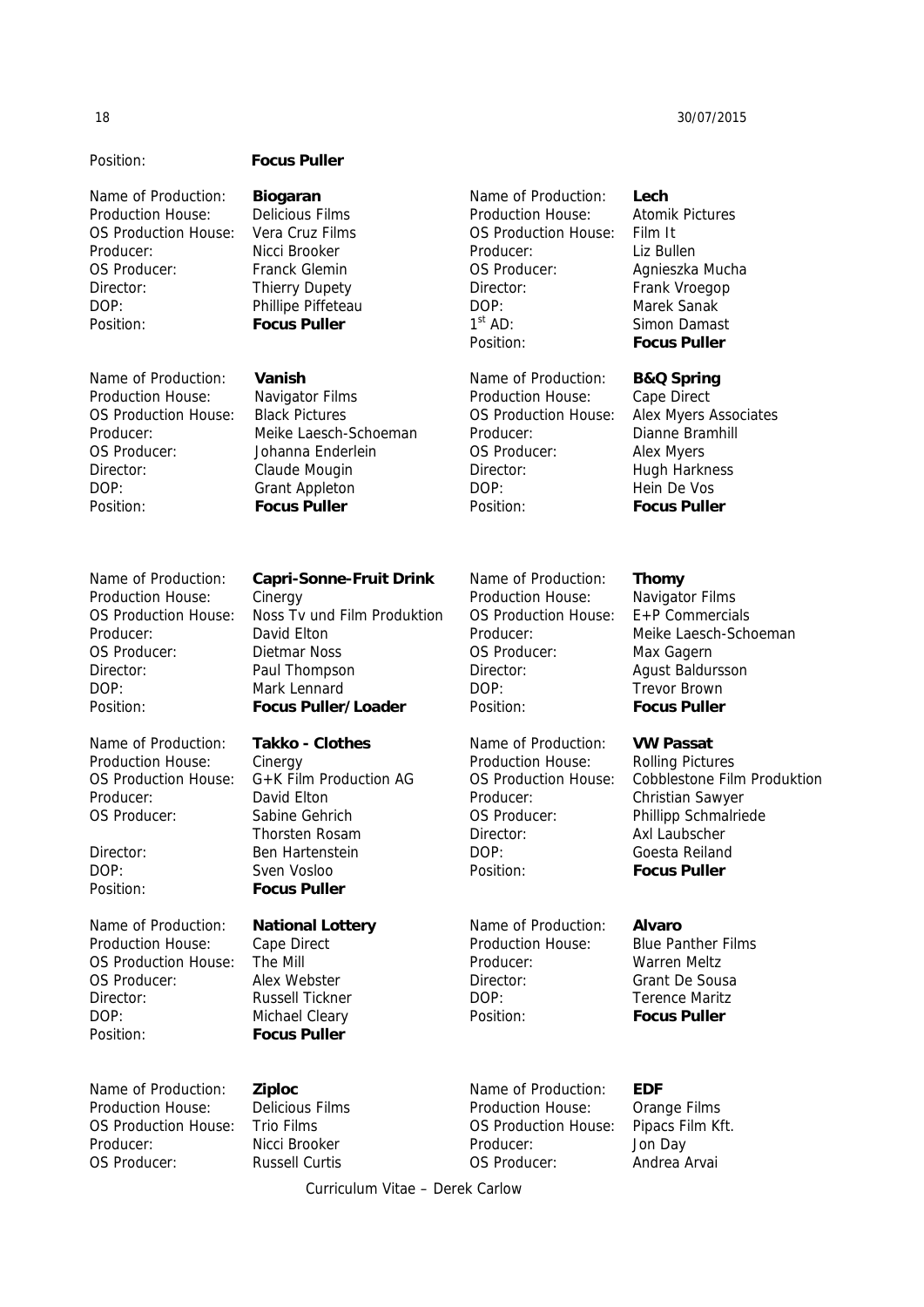Director: Chuck Bennett DOP: Lars Cox Position: **Focus Puller** 

Name of Production: **Polo** Production House: Giant Films Producer: Cindy Gabriel Director: Ian Gabriel DOP: Paul Gilpin Position: **Focus Puller** 

Name of Production: **Kulor**  Production House: Moonlighting Producer: Cheryl de Carvalho OS Producer: Guri Neby Director: Morten Tyldum DOP: Anders Flatland Position: **Focus Puller**

### **2009**

Name of Production: **Toyota**  Production House: Rocket Films OS Production House: RSA Limited Producer: Debbie Cornell OS Producer: Ben Link Director: James Bruce DOP: Mattias Montero Position: **Focus Puller** 

Name of Production: **Berentzen**  Production House: Cyclone Films OS Production House: Film Deluxe Gmbh Producer: Martin Heynecke OS Producer: Jurgen Krause Director: Jorn Heitmann DOP: Peter J. Krause Position: **Focus Puller** 

Name of Production: **"Cold Comfort" Friends of** 

Production House: CAB Producer: Tarryn Kelly Director: Rio Allen DOP: Tom Van Schaik Position: **Focus Puller** 

OS Production House: Einar Film & Fortellinger

Production House: Egg Films OS Production House: Rabbit Producer: Michelle Geeringh OS Producer: Anura Idupugnati Director: Brent Harris DOP: Clive Sacke Position: **Focus Puller** 

Name of Production: **CSOB**  Production House: Navigator Films OS Production House: Bistro Films Producer: Tina Talbot OS Producer: Jiri Ptacek Director: Jasmina Blazevic DOP: Mark Bliss Position: **Focus Puller**

Name of Production: **Gol Danish**  Production House: Cape Direct OS Production House: Friendly Film Producer: Dianne Bramhill OS Producer: Peter Balstrup Director/DOP: Niels Reedtz-Johansen Position: **Focus Puller** 

Name of Production: **The Sun**  Production House: The Farm Film OS Production House: Rattling Stick OS Producer: Kelly Spacey Director **Austin Humphries** DOP: Hein De Vos Position: **Focus Puller** 

Production House: Orange Films OS Production House: Embassy Of Dreams Producer: Jon Day Director: Moritz Laube DOP: Maher Maleh Position: **Focus Puller** 

Name of Production: **Zanzibar** 

Production House: Platypus Productions Director: Jason Fialkov

 **Child Protection** 

Name of Production: **American Swiss**  Production House: Platypus Productions Director: Jason Fialkov

Director: Marton Vecsei DOP: Andras Nagy Position: **Focus Puller** 

Name of Production: **Coldwell Banker**

Producer: Skip Margetts/Shonah Gallichan

## Name of Production: **C & A Mode King**

OS Producer: Alex Fischer - Budiasa